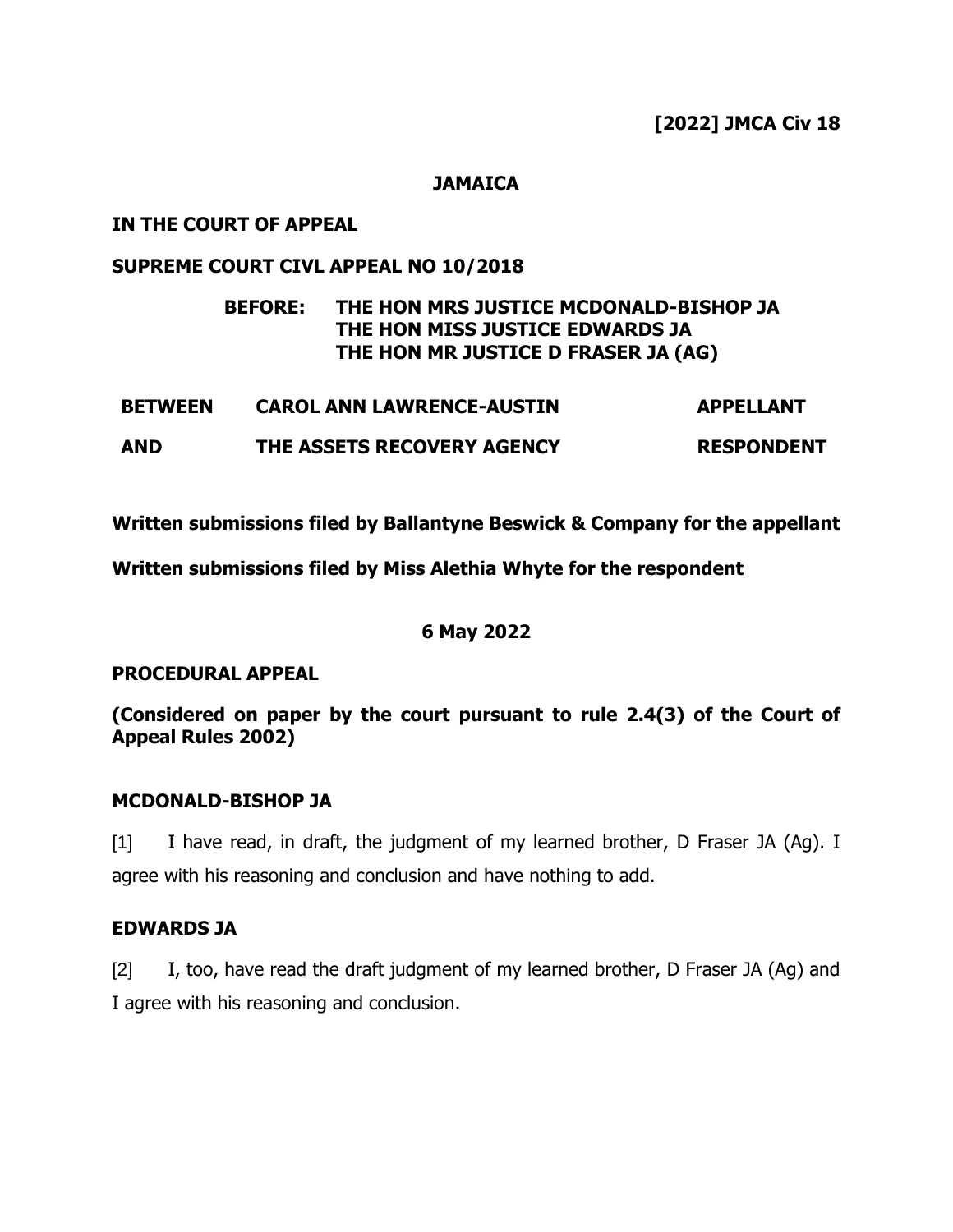## **D FRASER JA (AG)**

[3] This is a procedural appeal against the decision of Laing J ('the learned judge'), delivered on 16 January 2018, in a written judgment cited as **Carol Ann Lawrence - Austin v The Assets Recovery Agency** [2018] JMCC COMM. 05, in which he ordered that fixed date claim number 2016 CD 00313, brought by the appellant, Mrs Carol Ann Lawrence-Austin, be stayed pending the determination of criminal proceedings in the Saint Ann Parish Court. The appellant is charged in those proceedings for offences under the Proceeds of Crime Act, 2007 ('POCA') and at common law. The learned judge also ordered that there should be liberty to apply, and that costs of the application for the stay should be costs in the claim. He also granted the appellant leave to appeal.

### **Background**

[4] On 15 July 2011, by way of claim number 2011 HCV 00410, the respondent, The Assets Recovery Agency ('ARA'), pursuant to money laundering, forfeiture and civil recovery investigations involving the appellant and other persons, obtained from the Supreme Court a restraint order for properties, including the following owned by the appellant:

- (i) Lot 47 Spot Valley, Charlotte Close, Rosevale Estate in the parish of Saint James, comprised in certificate of title registered at volume 1404, folio 677 of the Register Book of Titles;
- (ii) Lots 42, 43 and 44 Ironshore, Little River in the parish of Saint James, comprised in certificate of title registered at volume 1376, folios 549-551 of the Register Book of Titles;
- (iii) 2004 Grey Toyota Corolla motor car; and
- (iv) 2000 Black Ford 150 motor truck.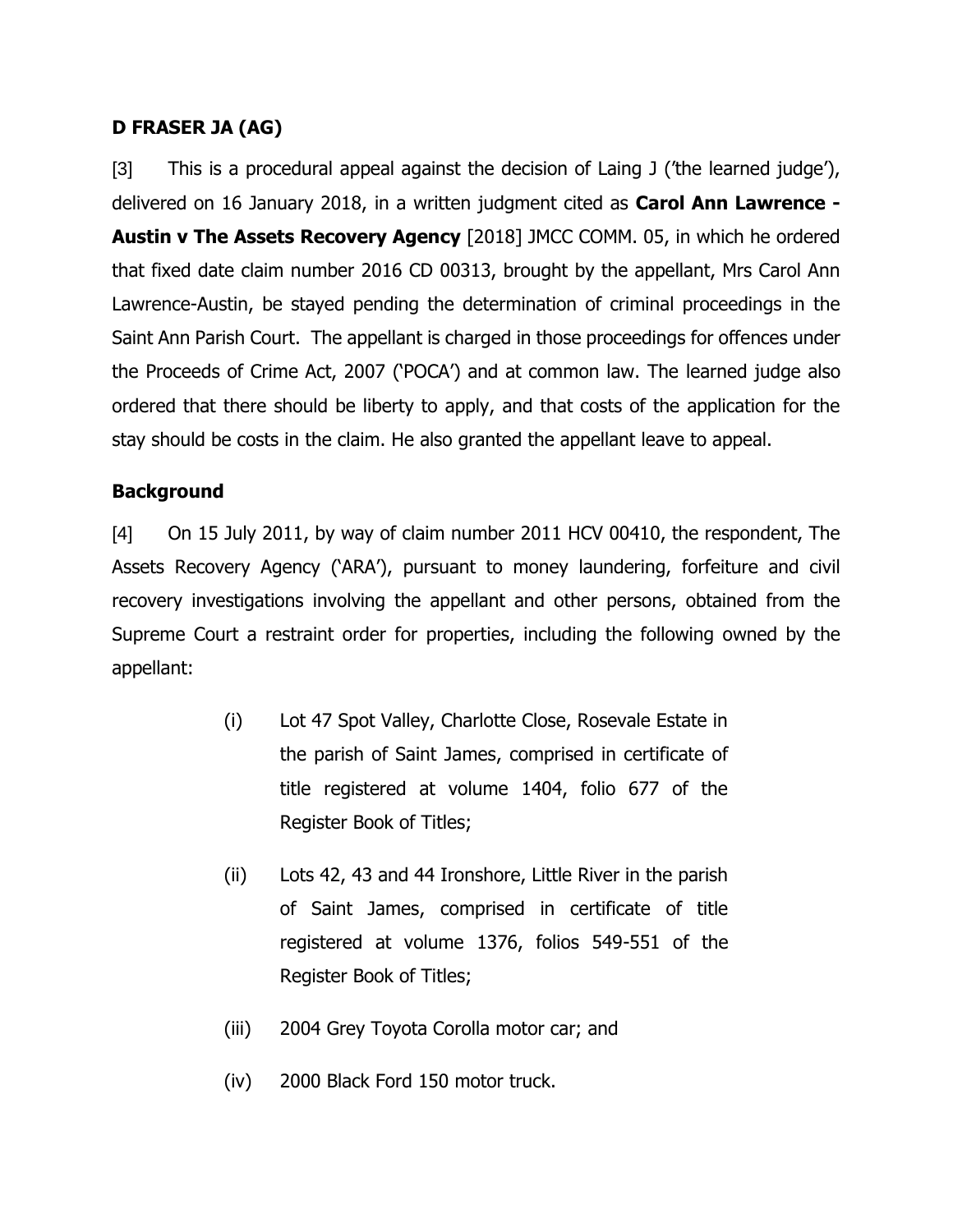[5] In 2012, the appellant and others were charged before the Resident Magistrate's Court for the parish of Saint Ann, as it was then known, for breaches of sections 92 and 93 of the POCA and offences at common law.

[6] On 18 May 2015, in claim number 2015HCV02588, the Office of the Director of Public Prosecutions obtained registration in the Supreme Court of a Foreign Consent Forfeiture Order pursuant to section 27(1) of the Mutual Assistance (Criminal Matters) Act, 1995. This was on behalf of the Government of the United States of America, and listed the said assets set out in the restraint order obtained by the ARA on 15 July 2011 in claim number 2011HCV04410.

[7] On 21 April 2016, pursuant to an application by the ARA, an order was made in the Supreme Court, in claim number 2011HCV04410, discharging the restraint order obtained on 15 July 2011 against the seven named respondents/defendants including the appellant. On 25 May 2016, the ARA filed a notice of discontinuance against all seven defendants in that claim.

[8] On 26 September 2016, the appellant filed fixed date claim number 2016CD00313 in the Commercial Division of the Supreme Court against the ARA, in which she sought a declaration that the properties which had been the subject of a restraint order, obtained in claim number 2011 HCV 04410, are not "criminal property" for the purposes of sections 92 and 93 of the POCA.

[9] The appellant outlined various grounds in support of her claim. Firstly, she asserted that a restraint order obtained by the ARA on 15 July 2011, against the affected properties, had been discharged on 21 April 2016, upon an application made by the ARA. Secondly, at the time of the filing of her claim, she asserted that the ARA had not initiated any civil recovery proceedings against her. Thirdly, on 25 May 2016, the ARA filed a notice of discontinuance in respect of a fixed claim form it had filed against her. Fourthly, she stated the properties were never criminal property at the time of acquisition or possession.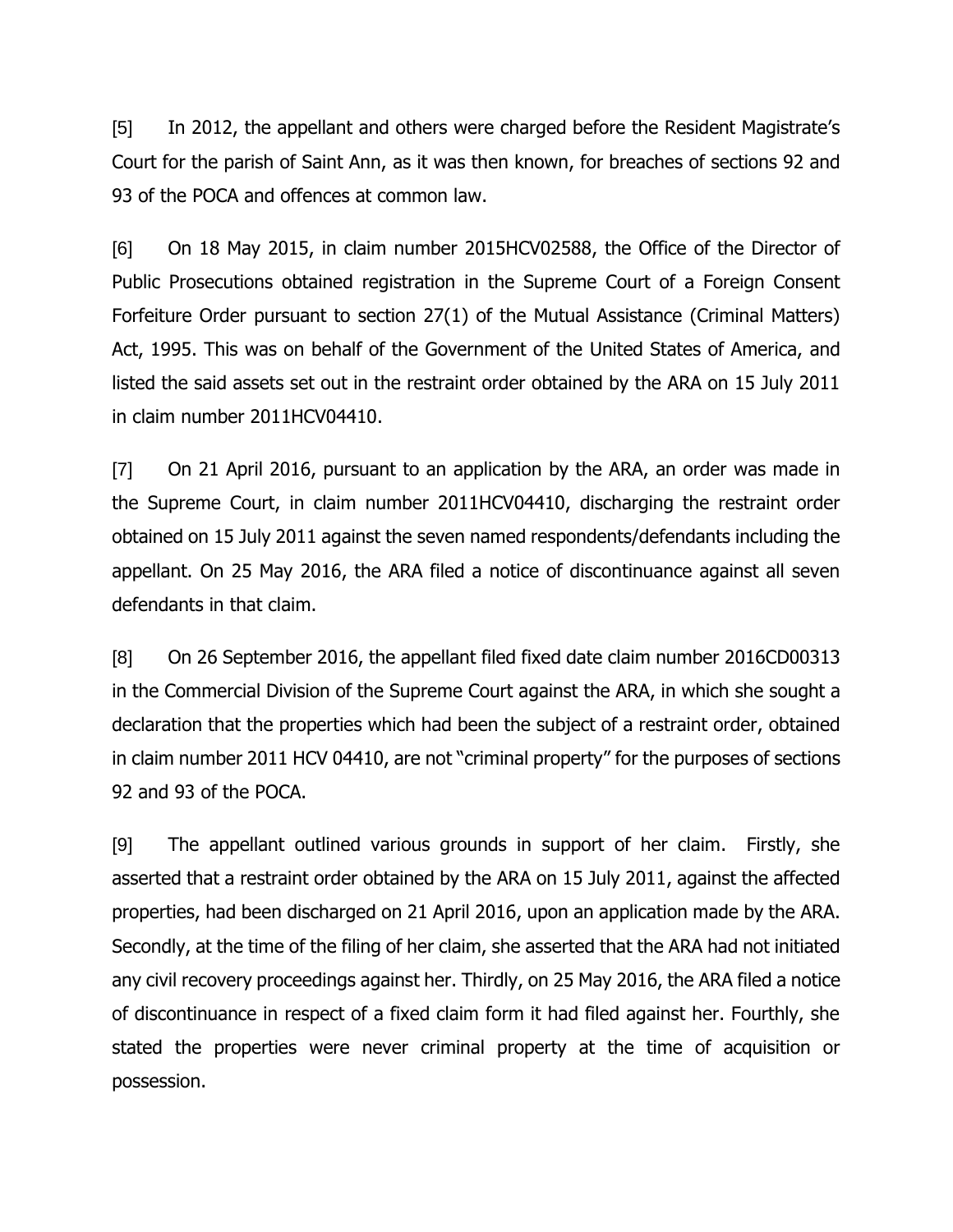[10] The fixed date claim form was supported by two affidavits of the appellant filed 26 September 2016 and 17 March 2017. It was the appellant's assertion, in both, that the affected properties are legitimately owned. She claimed the properties have never been involved in nor used to facilitate any crime. She also insisted that she has no criminal record and that she has committed no crime. It was her complaint that the actions of the respondent have significantly prejudiced her financial dealings in respect of the properties. However, she acknowledged that, since 2012, the Director of Public Prosecutions has alleged that the affected properties are criminal property and she is the subject of charges pursuant to sections 92 and 93 of the POCA in the Saint Ann Parish Court. The delay in having the charges determined, she deposed, has prejudiced her upward mobility at work and has caused her severe emotional distress and trauma.

[11] The ARA, in an affidavit sworn to by Ms Karlene Barnaby, in response to the appellant's claim, objected to the declaration sought. Ms Barnaby referenced various documents to support the ARA's contention that the affected properties are criminal property. She deposed that given the registration of the United States forfeiture order in relation to the properties that had been the subject of the restraint order in claim number 2011HCV04410, that restraint order became redundant, which resulted in the ARA's application to have it discharged.

[12] The appellant in reply applied to have certain portions of Ms Barnaby's affidavit struck out on the basis that it contained hearsay evidence and evidence which was irrelevant and or prejudicial to her. Up to the time of the hearing before the learned judge that application had not yet been determined. Accordingly, the learned judge declined to allow the use of Ms Barnaby's affidavit in the stay proceedings.

[13] The ARA was, however, allowed to rely on an affidavit sworn to by Mrs Larona Montague-Williams and filed on 29 March 2017, specifically in support of the stay proceedings. That affidavit is also the subject of an application, to have certain portions struck out based on them allegedly being hearsay and prejudicial, which to date has also not been heard. The sections relied on by the learned judge, which are not subject to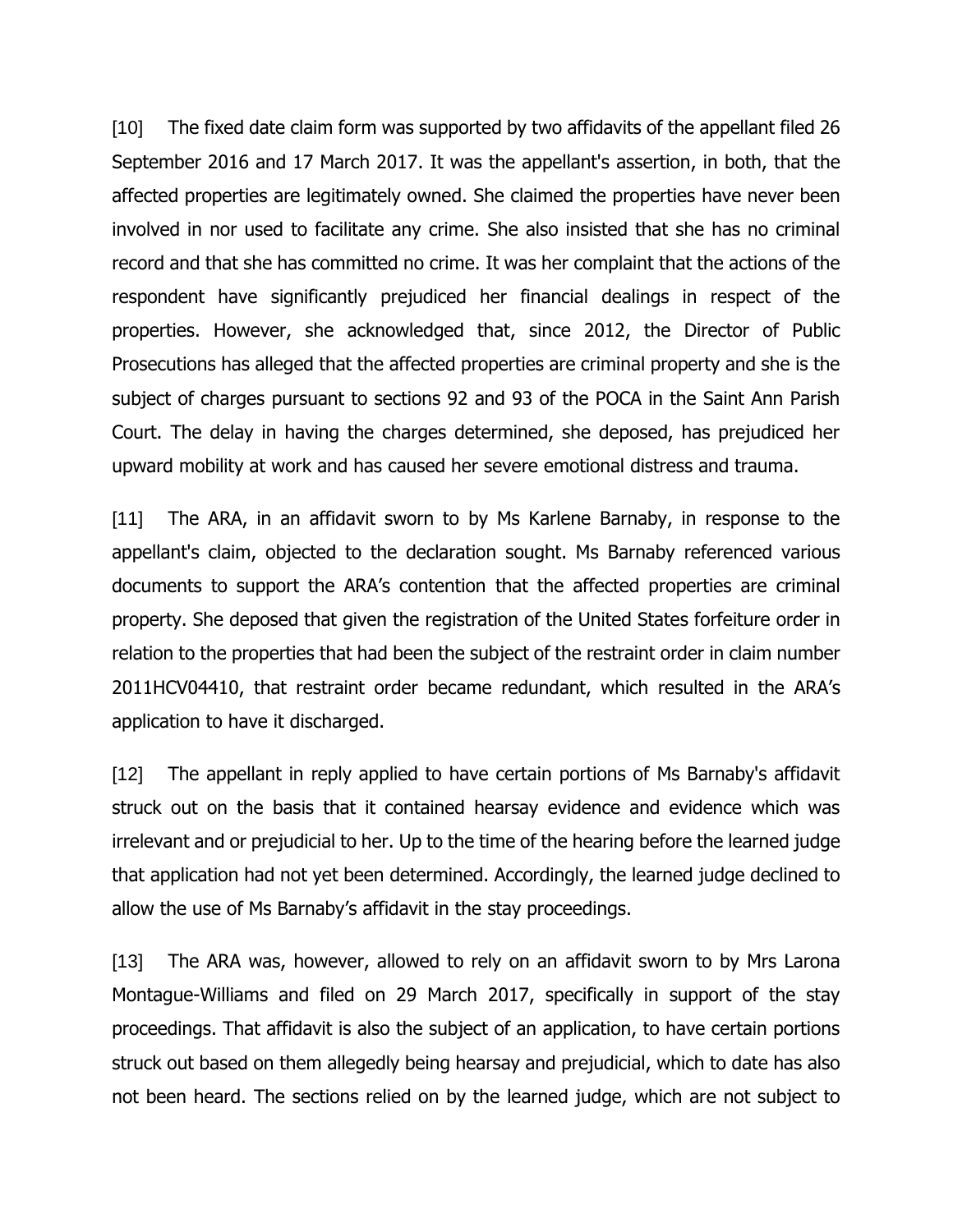that application, spoke to the nature and progress of the criminal proceedings against the appellant in the Saint Ann Parish Court.

[14] Mrs Montague-Williams deposed that the matter came up for mention on various occasions, as legal representation for the accused persons remained unsettled. However, on 2 September 2015, she stated, a "firm trial date" was set for 18 April 2016. On the latter date, the Crown was ready with three witnesses to commence the trial against the appellant, Mrs Montague-Williams asserted. However, on the application of counsel for the appellant, Mr Christian Tavares-Finson, the court granted an adjournment to 26 July 2016, for Captain Paul Beswick to join her defence team.

[15] Mrs Montague-Williams further deposed that, on 26 July 2016, the Crown was again ready with three witnesses present. However, counsel for the appellant then applied to have the matter dismissed on the basis of undue delay by the Crown, the case lacking merit and the ARA's withdrawal of its claim. The application was refused. The Crown on that date indicated an intention to apply to amend the informations charging the appellant, and her counsel indicated an intention to object. The Judge of the Parish Court ordered that submissions be filed and served in respect of the impending application, which Mrs Montague-Williams, at the time of swearing to her affidavit, asserted had not been complied with by the appellant. The matter, she said, had been set for trial on 3 May 2017 and the Crown was ready to proceed.

[16] She also deposed that, prior to the trial date of 3 May 2017 being set, the matter came up for trial on two other occasions. She explained that on the first occasion the Crown had one witness ready and the others on standby, but the matter could not proceed as the appellant failed to file its submissions as ordered. On the second occasion, senior prosecuting counsel with conduct of the matter was engaged in the circuit court.

[17] Counsel for the appellant, Captain Beswick, in response to Mrs Montague-Williams' affidavit, deposed to the reason for the delay caused by his firm in the criminal proceedings before the Saint Ann Parish Court. He asserted that the reasons his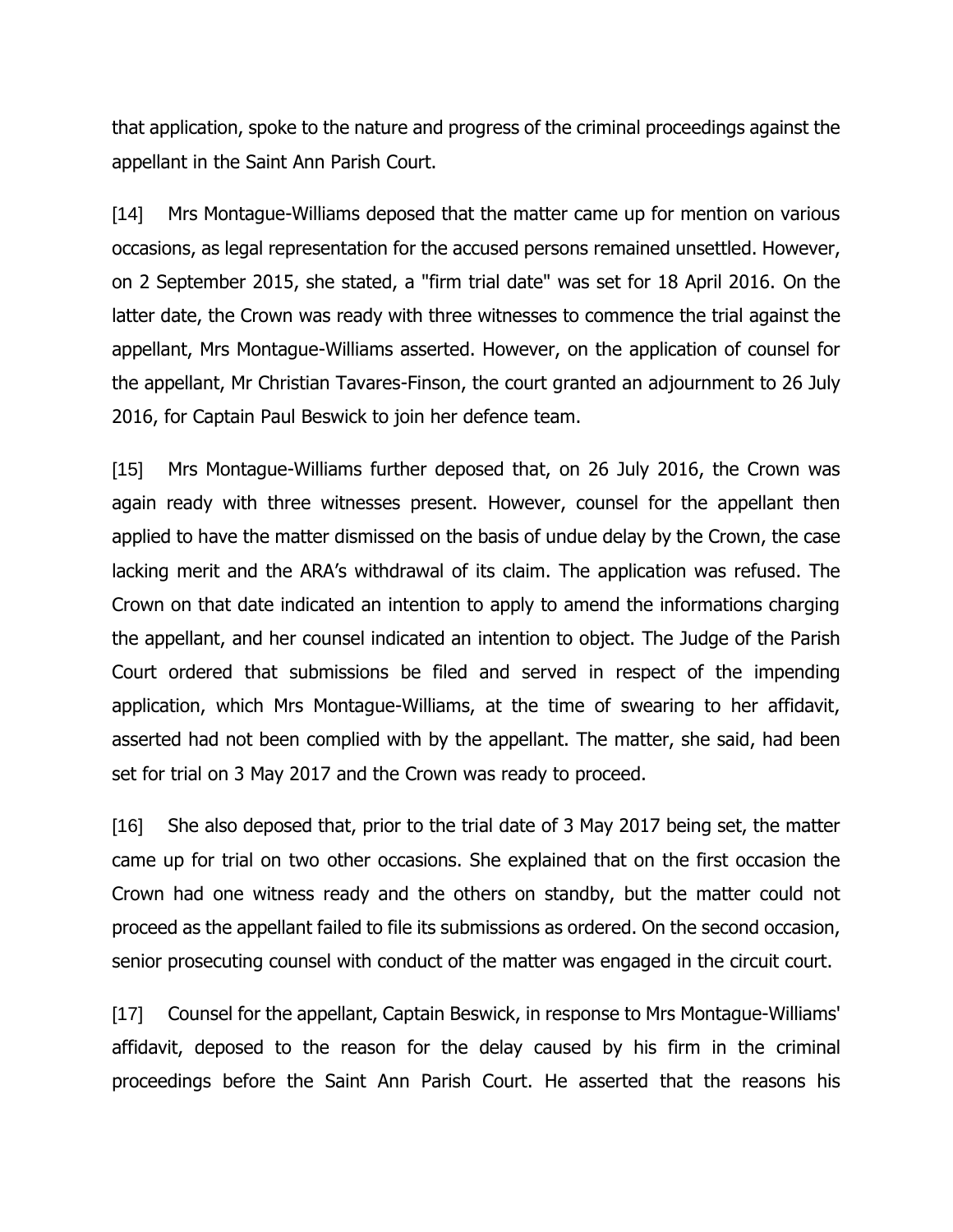submissions were not served until 13 April 2017 were that on one trial date his junior was unaware the submissions in her possession should have been served and on another the representative of the Crown was absent. However, he denied that the reason for the adjournment on the first of the two occasions, before the trial date of 3 May 2017 was set, was due to counsel's failure to serve the submissions. Instead, he asserted that the adjournment was due to a co-accused of the appellant having recently given birth and her doctor had opined that the "strain of the trial would have been too great for her at the time".

### **Decision of the learned judge**

[18] In coming to his decision to grant the stay, the learned judge considered that the relevant law was that outlined in the decision of this court in **Omar Guyah v Commissioner of Customs and Others** [2015] JMCA Civ 16, a case relied on by both parties. The learned judge also relied on the authorities of **Assets Recovery Agency (Ex-parte) (Jamaica) Privy Council** [2015] UKPC 1 and **Imperial Tobacco Ltd. v Attorney General** [1981] AC 718. Based on an extensive review of the authorities, in particular **Guyah** and the cases considered in **Guyah**, he determined that the question whether to grant a stay of proceedings was an exercise of his discretion. He also found that where a matter involved concurrent civil and criminal proceedings, there was to be no automatic grant of a stay, even where there was some risk of inconsistent judgments. He further considered the appellant's right, notwithstanding the charges against her, clothed as she was in the presumption of innocence, to approach the court for redress. This he said, meant that the court ought not to lightly refuse to hear or interrupt her right to have her claim heard. As such the burden of proof was on the ARA to show that it was "just and convenient" for the court to interfere with the appellant's right to have her claim heard.

[19] The learned judge conducted a "balancing exercise of the competing interests of the parties with the aim of doing justice between them", through an examination of the effect of the delay in the criminal proceedings, the conduct of the Crown, the nature of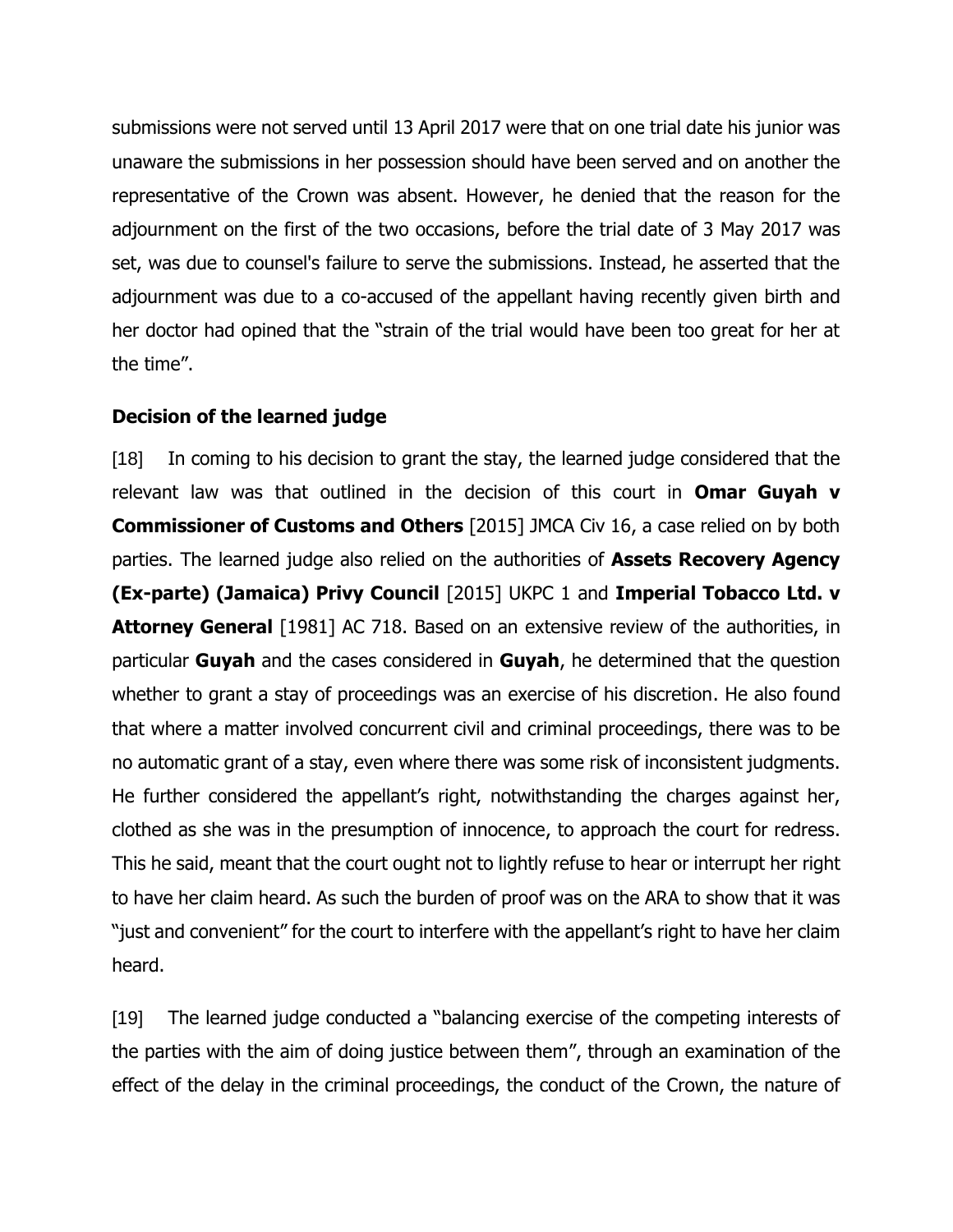the civil claim, the potential for prejudice to the appellant, and whether there was a real danger of causing injustice in the criminal proceedings.

[20] He found that: (1) there was no real risk of prejudice to the appellant if the stay was granted; (2) given the nature of the civil claim being one for a declaration in respect of an issue to be determined in the criminal proceedings, there was a risk of prejudice to the criminal trial, as well as a risk of inconsistent judgments; (3) the length of and reasons for the delay in this case, when taken together with the fact that trial dates had already been fixed, was not of such nature as to be a deciding factor as to whether the stay should be granted; and (4) the instant case could be distinguished from **Guyah**. He determined that although the delay was longer than that in **Guyah**, i) it was not caused solely by the prosecution, as in **Guyah**; ii) there was no egregious conduct on the part of the prosecution similar to the non-disclosure in **Guyah**; and iii) there was a fixed trial date in the instant case, unlike in **Guyah**.

## **The appeal**

[21] The appellant, aggrieved by the learned judge's decision, filed a notice of appeal on 31 January 2018, challenging the grant of the stay and the order as to costs, on the following grounds:

- "a. That the Learned Judge erred when he found that there is no real risk of prejudice to the [appellant] if the stay of the civil claim is granted.
- b. That the Learned Judge erred when he found that there is a risk of prejudice to the criminal proceedings if the civil claim is allowed to proceed.
- c. That the Learned Judge erred when he found that the potential prejudice to the criminal proceedings in the case herein is established without filing evidence of it on affidavit.
- d. That the Learned Judge erred when he found that the risk of inconsistent judgments weigh so heavily as to tip the scales in favour of the granting of a stay.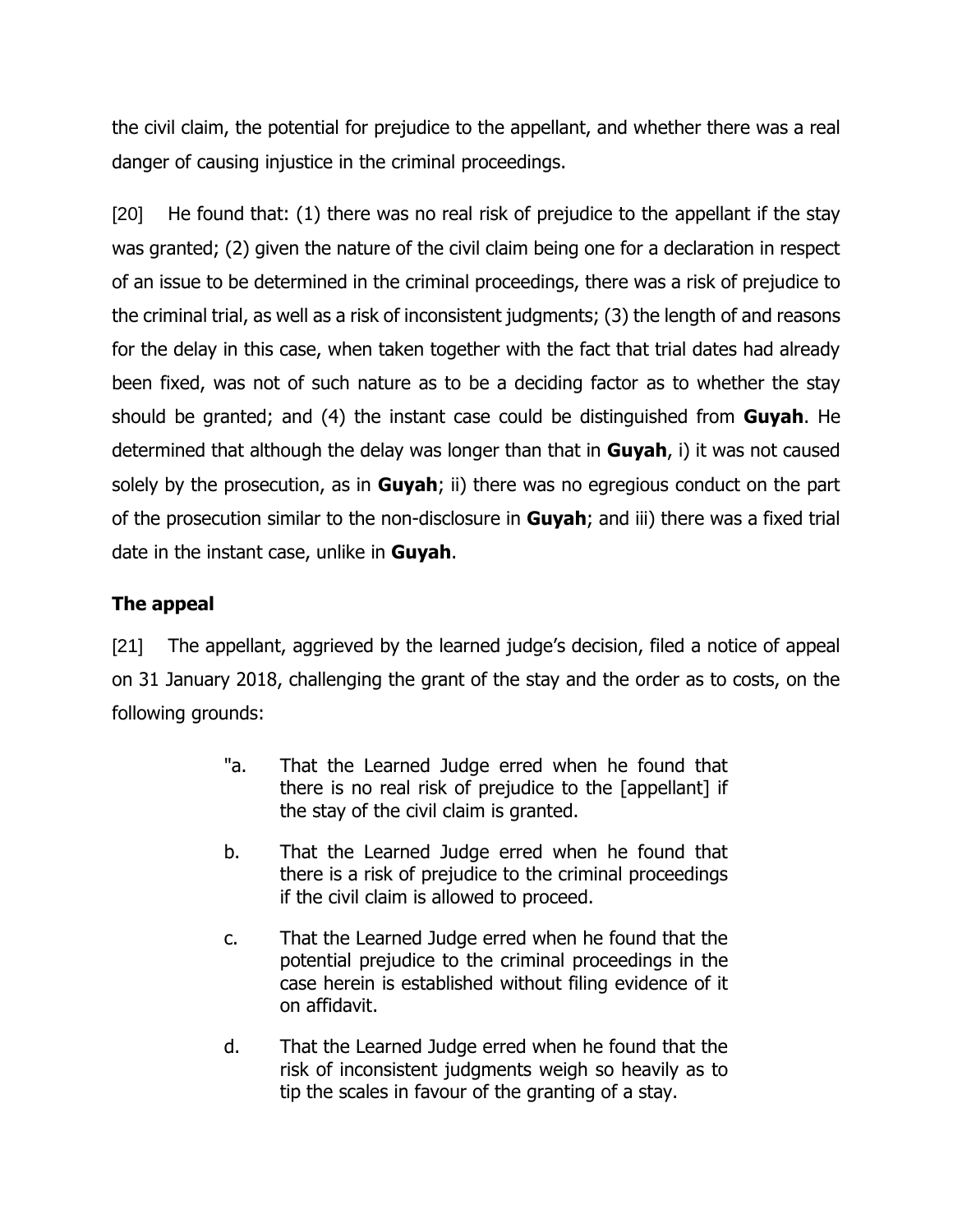- e. That the Learned Judge erred when he found that it is just and convenient to stay the civil claim until the determination of the criminal proceedings."
- [22] The appellant, therefore, seeks the following orders:
	- "a. The appeal is allowed.
	- b. The Order of the Honourable Mr. Justice Laing is set aside.
	- c. The trial of the claim 2016 CD 003013 be allowed to proceed.
	- d. Costs of this appeal and the application below are awarded to the Appellant and are to be taxed if not agreed and taxation authorized for both sets of costs."

## **The submissions**

### The submissions on behalf of the appellant

[23] Counsel for the appellant condensed the challenge to the decision of the court below into three grounds as follows:

- a) The learned judge in Chambers erred in ruling that the civil action should await the conclusion of criminal proceedings currently underway in the Resident Magistrate's Court;
- b) The learned Judge in Chambers erred in concluding that [in this matter where there are] parallel criminal and civil proceedings, both arising from the same set of events, [the civil proceedings] should be stayed pending the completion of the criminal trial; and
- c) The learned judge in Chambers erred in concluding that the making of a declaratory judgment concerning the law and on the facts, would result in a risk of inconsistent decisions by the court or would in any way prejudice the criminal proceedings.

[24] In respect of ground 1, it was submitted that, in considering whether to exercise its discretion to stay civil proceedings, where there are concurrent criminal proceedings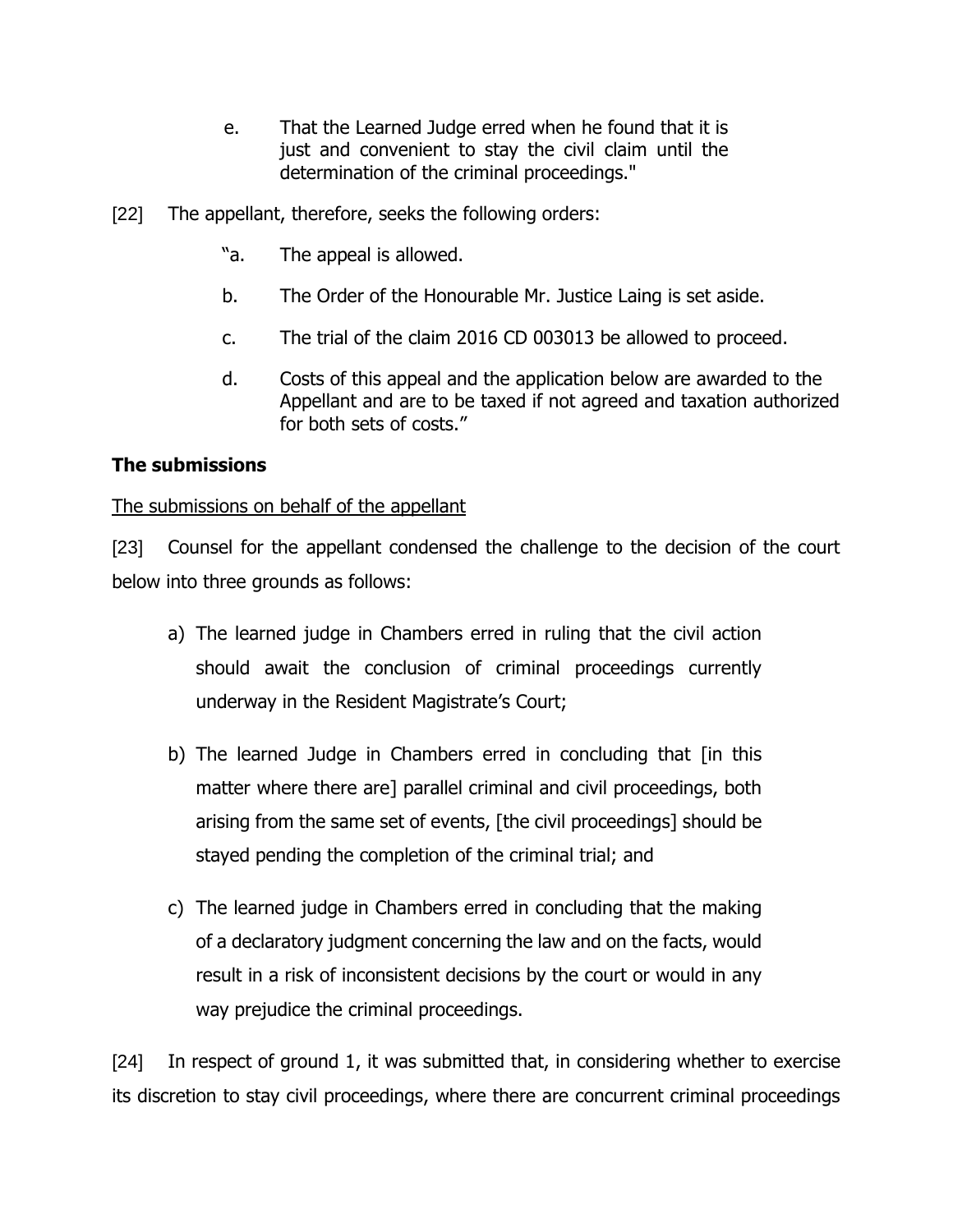concerning similar facts, the court must determine if the hearing of the civil proceedings posed "a real danger of causing injustice in the criminal proceedings". It was contended that in the circumstances of the appellant's application, it cannot be inferred that such a danger exists. The case of **Ashley Mote v Secretary of State for Work and Pensions** [2007] EWCA Civ 1324 was relied on.

[25] It was further submitted that, based on the authority of **V v C** [2001] EWCA Civ 1509, given that the determination of the civil proceedings will likely exculpate rather than inculpate the appellant, those proceedings should be determined on their merits, and the decision to stay the proceedings set aside.

[26] Finally, the case of **R v L** [2006] EWCA Crim 1902; [2006] 1 WLR 3092 was cited in support of the proposition that the mere existence of criminal proceedings is insufficient to ground the adjournment of civil proceedings and further, that the court will generally exercise its discretion "in favour of bringing the parallel proceedings without waiting for the conclusion of the criminal proceedings".

[27] In respect of ground 2, it was contended that the fact that the civil proceedings are based on the same events as the criminal proceedings, was not, on the facts of this case, a basis to stay the civil proceedings pending the outcome of the criminal proceedings. It was argued that the civil proceedings would not prejudice the appellant in the criminal proceedings, especially as it was the appellant who had brought the civil proceedings and wished them to proceed. It was also highlighted that the appellant had claimed no right to silence, and there was no indication that there was a real danger of injustice being meted out. The cases of **The Bank of Nova Scotia v Kevin Cadogan and Kirk White**; **The Law Society of the Cape of Good Hope v MW Randall (341/2012)**; **AWB Limited, Australian Securities and Investments Commission v Flugg et al**; and **McMahon v Gould** (1982) 7 ACLR 202 were relied on in support of those arguments.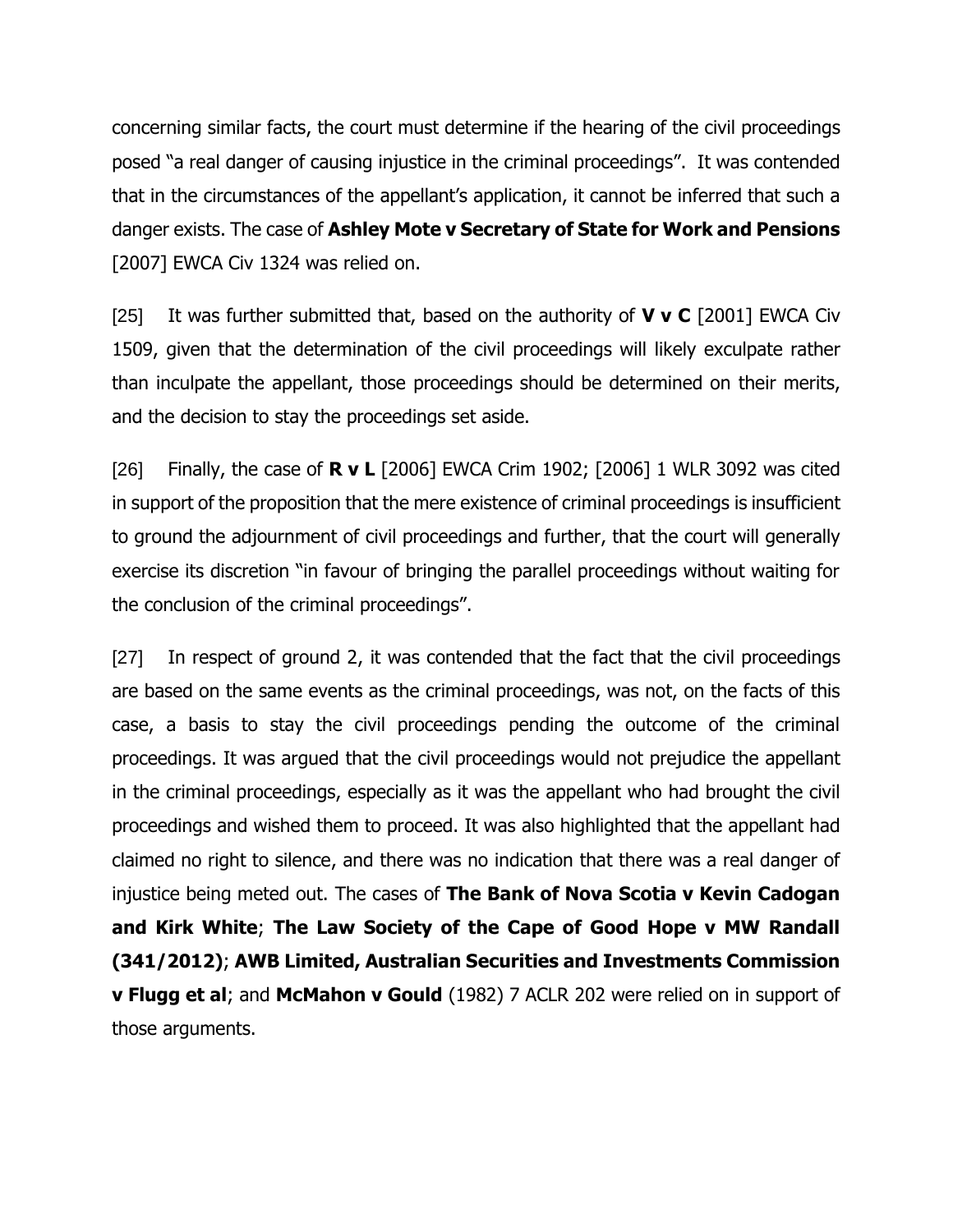[28] It was also submitted that, contrary to principles outlined in the cases of **Robertson v Cilia** [1956] 3 ALL ER 851 and **Hinkley and South Leicestershire Permanent Building Society v Freemen** [1941] Ch 32, the stay was not granted for a specified period. Rather, it had been granted for an indefinite period, which was unreasonable, as it would last for however long the criminal proceedings continued. It was further advanced that, no assessment was conducted of the risks attendant on the civil matter being allowed to proceed, before the stay was granted, as recommended in the case of **VTFL v Clough** [2001] EWCA CIV 1509. That failure, it was submitted, should provoke this court to reverse the ruling of the court below.

[29] It was further highlighted that following the case of **Donald Panton, Janet Panton and Edwin Douglas v Financial Institutions Services Limited** [2003] UKPC 86, decided by the Judicial Committee of the Privy Council, there was no longer a presumption that where civil and criminal proceedings arose from the same set of events, a stay or suspension of the civil proceedings would be granted if sought, until the criminal trial was completed. "What had to be shown was the causing of unjust prejudice by the continuance of the civil proceedings." It was also submitted that the learned judge incorrectly analysed the case of **Guyah** by placing undue weight on the question of delay of the criminal case, when that was only one aspect of the proceedings in that case.

[30] Further, it was argued in support of both this ground and the following ground 3, that the learned judge displayed inherent prejudice by directing the respondent to file the application for the stay. Therefore, no matter what argument was raised by the appellant, it would have failed.

[31] Regarding ground 3, it was also submitted on behalf of the appellant that the claim had little difference from the **Guyah** case, and, as the declaration being sought was purely a matter of law, it could not be deemed to cause any prejudice whatsoever to the criminal proceedings. The cases of **Financial Services Authority v John Edward Rourke** [2001] EWHC 704 and **Patten v Burke** [1994] 1 WLR 541 were cited to support a significant complaint advanced by the appellant, which was that the learned judge failed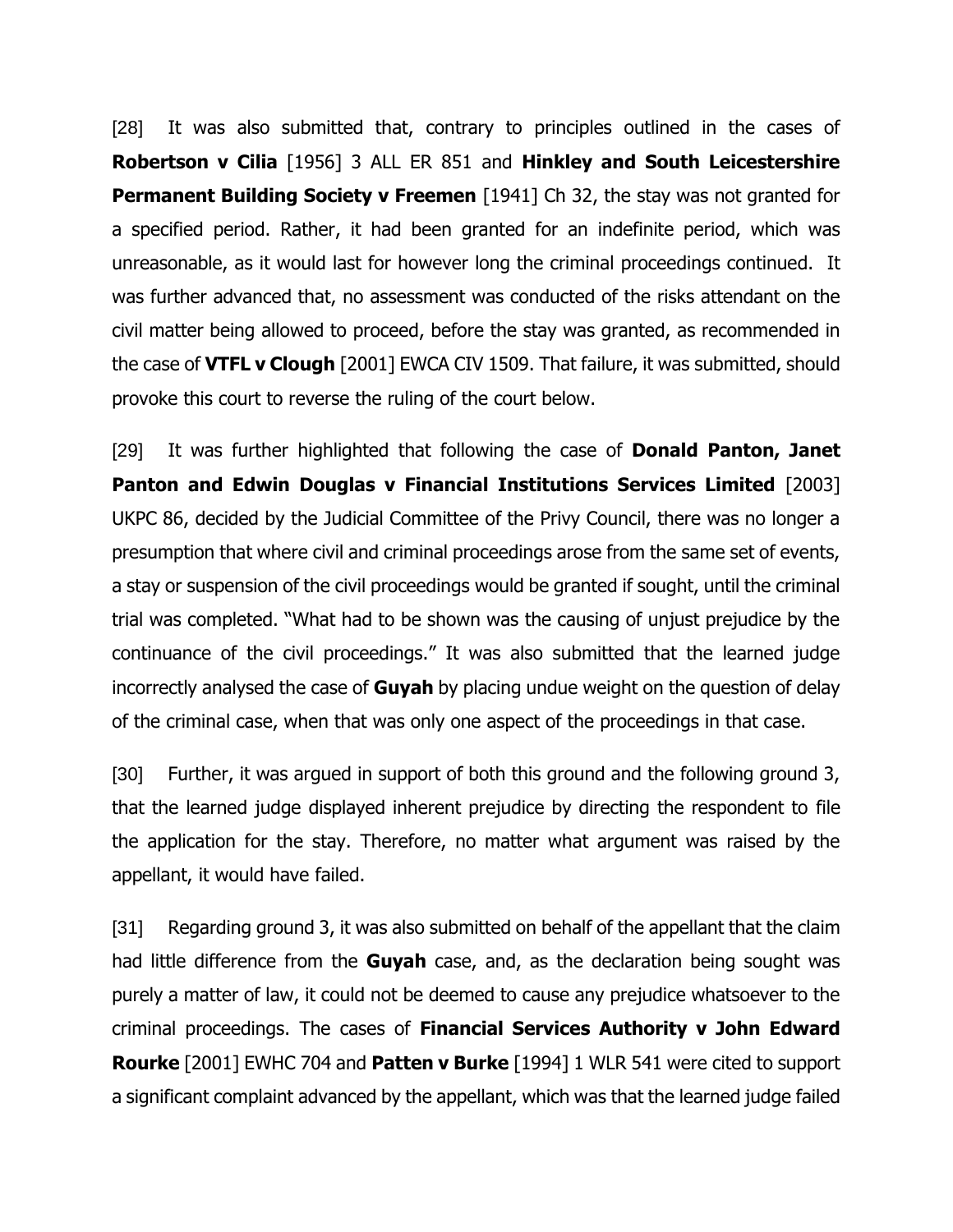to take into consideration the critical issue of prejudice to the appellant, before determining that a stay should be issued. It was also contended that the ARA failed to discharge the burden of proving that prejudice would befall the agency if the stay was not granted.

[32] Counsel additionally advanced that there is no indication the learned judge took into account the principles concerning the granting of declarations on a summary basis outlined by Lewison J in the case of **The Financial Services Division Authority v Anderson and Others** [2010] EWHC 599 (Ch). It was submitted that, if he had, he could not reasonably have arrived at the decision to order the stay of proceedings.

[33] Counsel for the appellant noted that all the charges in the criminal proceedings laid, concern three properties comprised in Certificates of Title registered at Volume 1376 Folios 549, 550 and 551 of the Register Book of Titles, being Lots 42, 43 and 44 Hatfield Meadows, Ironshore, Montego Bay, Saint James. Counsel submitted that, based on the case of **R v GH (Respondent)** [2015] UKSC 24, the court should make a declaration of fact and law, that these properties cannot be deemed criminal property as at the time of their acquisition by the appellant they were not criminal property and cannot now be deemed criminal property by virtue of their acquisition. He submitted there could be absolutely no risk of disparity between the ruling of the Supreme Court and that of the Parish Court in the criminal proceedings.

#### The submissions on behalf of the respondent

[34] In her submissions, counsel for the ARA treated with ground a advanced by the appellant and then compendiously with grounds  $b - e$ .

[35] Concerning ground a, counsel submitted that **Guyah** was the only case relevant to determining the merits of the appeal, as it was the only one where, as in the instant case, the defendant in the criminal proceedings is the one who brought the civil claim and sought to have the civil claim proceed before the determination of the related criminal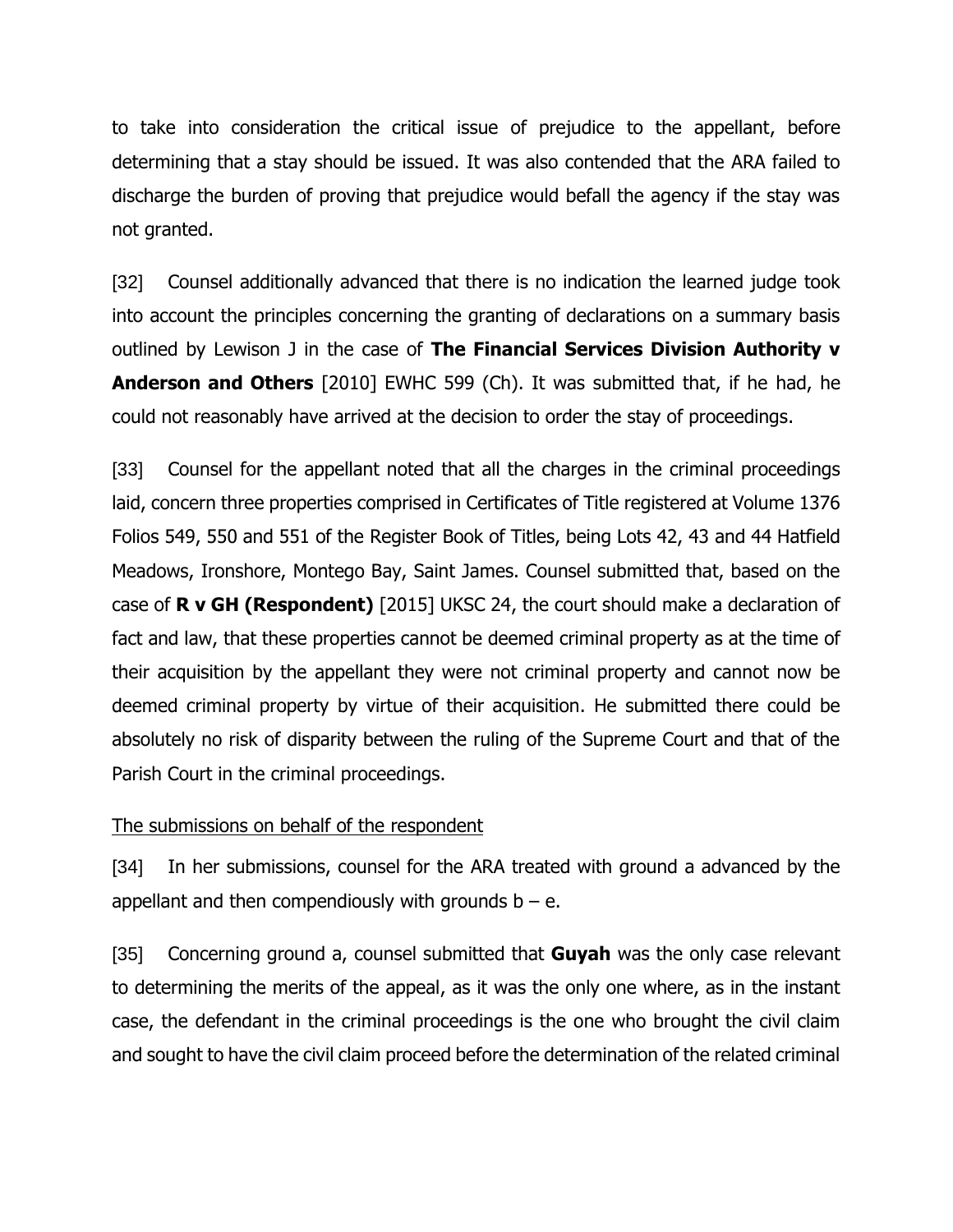proceedings. Counsel submitted that the **Guyah** case was properly distinguished by the learned judge in coming to his decision to grant the stay.

[36] Counsel submitted that the delay caused by the Crown and the failure of the Crown to abide by an order for disclosure were the prime reasons in the **Guyah** case, for this court exercising its discretion not to grant the stay. Counsel advanced that the finding by the learned judge that both the Crown and the appellant were responsible for the delay in the criminal proceedings in this matter and the fact that there was no issue with the conduct on the part of the Crown, were critical distinguishing features between the instant case and the **Guyah** case. She relied on the affidavit of Mrs Montague-Williams, who was counsel for the Crown with conduct of the criminal proceedings at the time of the hearing.

[37] Counsel also argued that the learned judge recognised that the true purpose of the appellant seeking the declaration was to use it to relieve her from the negative consequences of the criminal prosecution. However, she maintained, the learned judge was correct to find that even if the civil proceedings commenced and the declaration was obtained, the appellant would still be at risk of facing criminal charges. Further, the appellant had not shown any special reason why she should be treated differently than other accused persons awaiting their criminal trial. Consequently, it was not appropriate for the declaration to be granted. Counsel noted that the learned judge took guidance on this point from the case of **Imperial Tobacco Ltd and another v Attorney General** [1981] AC 718. Counsel, submitted, therefore, that there was nothing before the court to demonstrate an aggravating feature that would result in prejudice to the appellant from the staying of her civil claim.

[38] With regard to grounds  $b - e$ , counsel for the ARA submitted that they all concern the possible prejudice to the criminal proceedings if the civil claim is allowed to proceed before the criminal proceedings are determined. Counsel cited the cases of **Imperial Tobacco Ltd and another v Attorney General** and **The Attorney General v Confidence Bus Service Limited** (1990) 27 JLR 414 for the principle that a civil court, save for exceptional circumstances, should not grant a declaration on the lawfulness of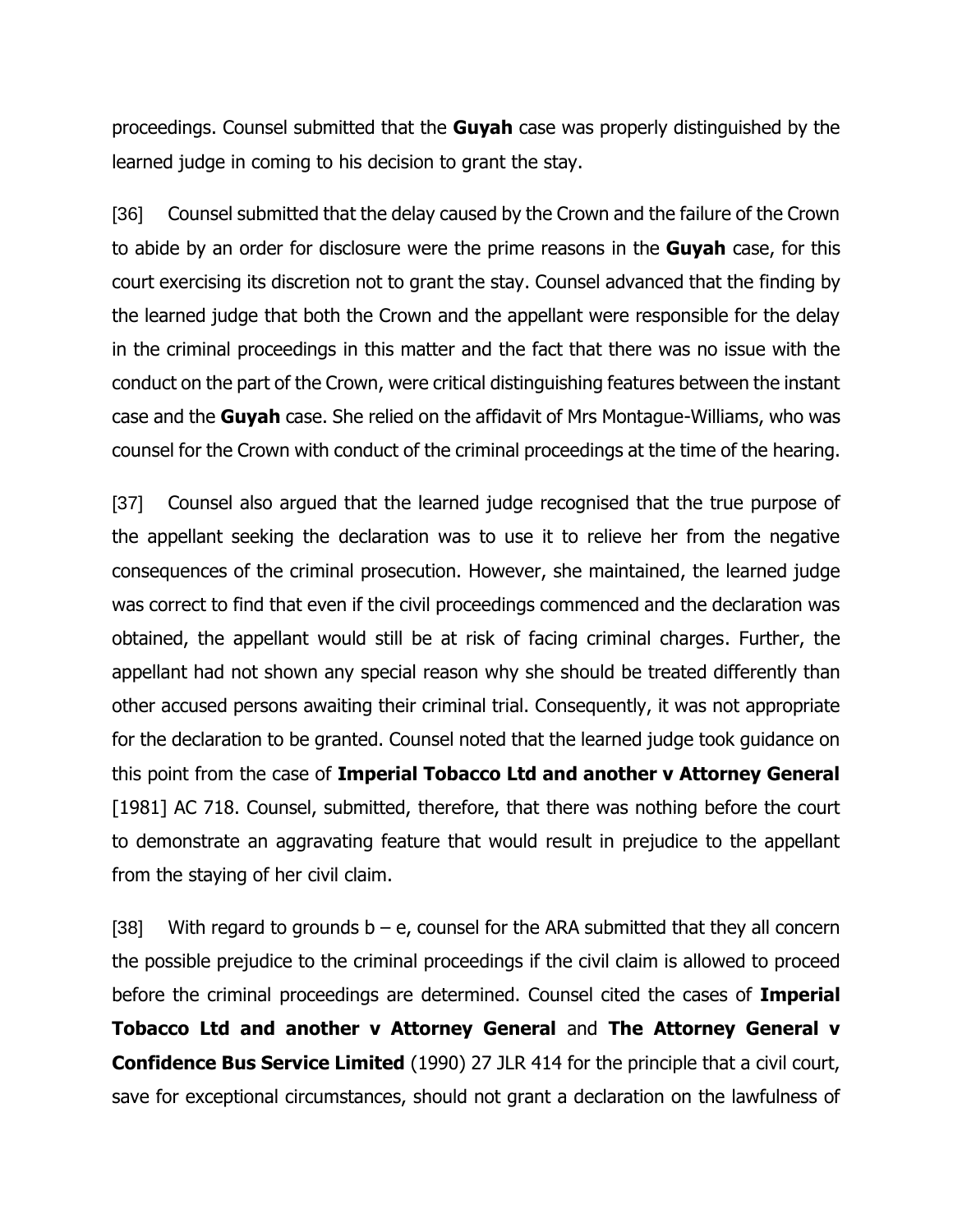past conduct which is already before the criminal court to be determined. Counsel submitted that the declaration was specifically worded to take account of the criminal charges brought against the appellant pursuant to sections 92 and 93 of the POCA and was being sought for the specific purpose of trying to influence the Parish Court, to dismiss the criminal proceedings.

[39] Counsel also submitted that in the **Guyah** case, this court highlighted the aggravating features of that case, in particular lack of full disclosure by and inability of the Crown to advise when the matter was likely to proceed. In those circumstances, the court found that the possibility of inconsistent verdicts could not be determinative of whether or not a stay should be granted. Counsel argued that, given the absence of those aggravating features in the instant case, the issue of inconsistent verdicts would play a greater role and was rightly an important consideration for the learned judge in deciding whether to order a stay.

[40] In relation to the complaint in ground c that the learned judge erred when he found that the potential prejudice to the criminal proceedings was established without affidavit evidence, counsel submitted that this ground was incorrect as there was evidence in paragraphs 14 – 18 of the affidavit of Mrs Montague-Williams and in particular at paragraph 16. Further counsel pointed out that the learned judge highlighted the statutory remit of the respondent which, as a matter of law, makes the respondent interested in the outcome of criminal prosecutions (see paragraphs [58] – [59] of the judgment of the learned judge). Accordingly, counsel submitted there was no need for an affidavit to have been filed addressing that issue, when the position of the respondent is clearly set out under legislation.

[41] In conclusion, counsel for the respondent submitted that, if the claim for the declaration were allowed to proceed before the determination of the criminal matter, it would set a dangerous precedent for any person charged before a criminal court (without there being any special aggravating reason), to file a claim in the Supreme Court for a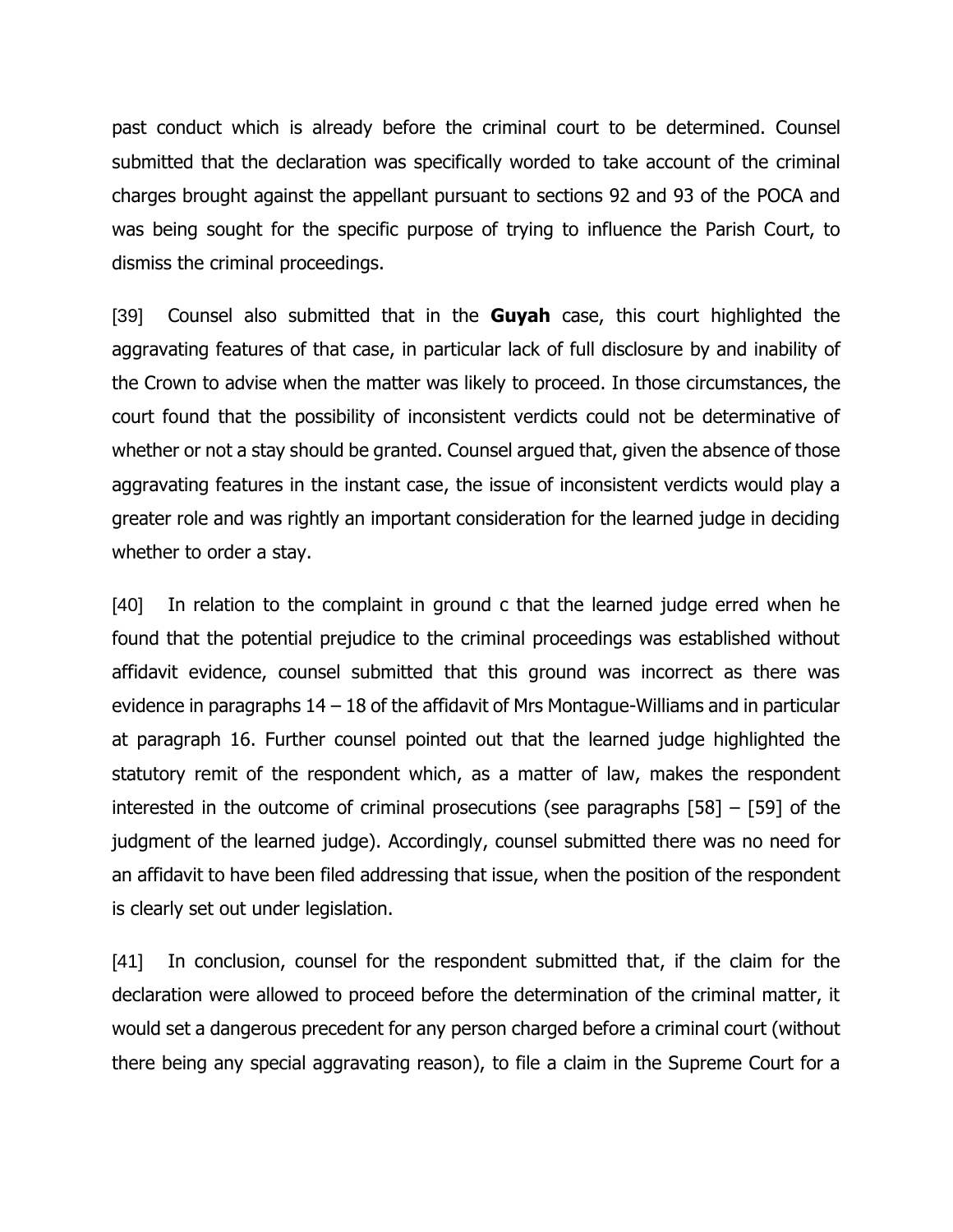declaration that the acts for which they are charged are not unlawful and then seek to use that declaration in the criminal court to have the criminal matter dismissed.

#### The response of counsel for the appellant

[42] In response to the submissions advanced by counsel for the respondent, counsel for the appellant, in further submissions, outlined what he contended transpired in proceedings before the Parish Court and in correspondence between the Office of the Director of Public Prosecutions and counsel for the appellant, during the years 2016 and 2017. Attached to the submissions were a number of documents to which the submissions referred.

[43] Counsel also again cited the case of **R v GH (Respondent)** for the proposition that a necessary ingredient to sustain the charge of possession of criminal property was that the property in respect of which a person is thus charged, had to have acquired that status prior to the transaction from which the charge arose; evidence which counsel argued was lacking in the prosecution's case before the Parish Court.

### The reply of counsel for the respondent

[44] Counsel for the respondent vehemently objected to the submissions advanced on behalf of the appellant in response. Counsel contended that: 1) not only was counsel for the appellant trying to disguise an affidavit as submissions; but also 2) the "proposed evidence" though available at the time of the hearing of the matter in the court below was never placed before that court. Accordingly, counsel for the respondent maintained that this court should only have regard to the case of **R v GH (Respondent)** and the material contained in the record of appeal, which were the matters before the court below.

### **The issues**

[45] The following are the issues which the court has identified for resolution: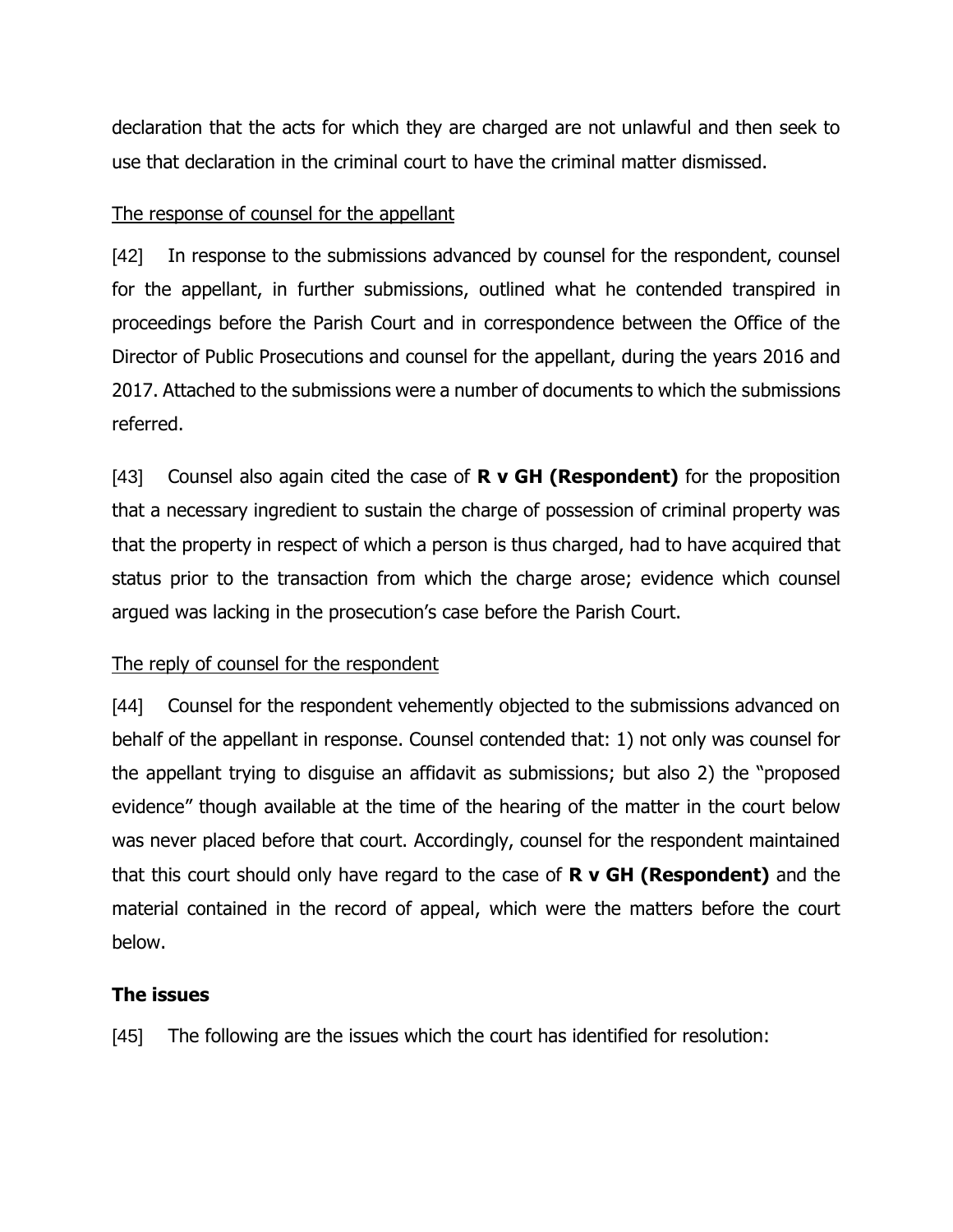- (1) Did the learned judge err in finding that there was a real risk of prejudice to the criminal proceedings if the civil claim was not stayed based on:
	- (a) The nature of the declaration sought by the claimant and how it was likely to be deployed in the criminal trial if obtained;
	- (b) The possibility of inconsistent verdicts;
	- (c) The absence of affidavit evidence of prejudice
- (2) Did the learned judge err in finding that there was no real risk of prejudice to the claimant if the civil claim was stayed?
- (3) Did the learned judge err in his assessment of the effect of delay relative to other relevant factors?
- (4) Did the learned judge err in granting an unlimited stay?
- (5) Did the learned judge exhibit bias by directing the respondents to file an application for stay?

#### **Discussion and analysis**

[46] Before addressing the issues identified, it is important firstly to note that the overarching question for this court is whether the learned judge correctly exercised his discretion to stay the civil proceedings pending the determination of the criminal proceedings brought against the appellant. All the grounds advanced and the issues identified are geared towards providing an answer to that question.

[47] The appeal being a review of the exercise of discretion, it is important to locate the role of the appellate court within the classic statement of the guiding principle outlined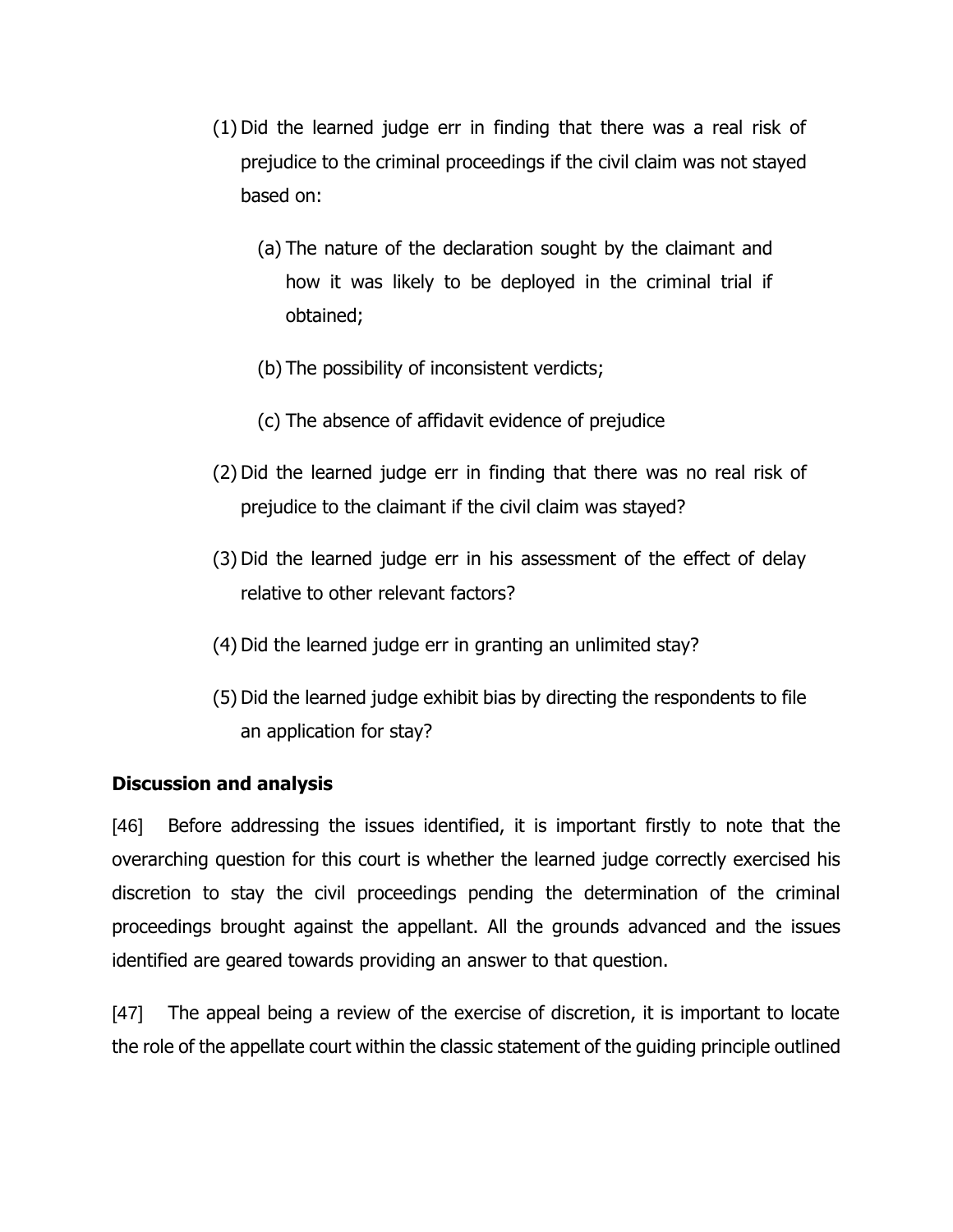by Lord Diplock in **Hadmor Productions Ltd and Others v Hamilton and Anor** [1983] 1 AC 191 at page 220 where he said:

> "[T]the function of an appellate court…is not to exercise an independent discretion of its own. It must defer to the judge's exercise of his discretion and must not interfere with it merely upon the ground that the members of the appellate court would have exercised the discretion differently."

[48] Secondly, it is not in doubt or in issue that the learned judge had power to stay the civil proceedings in this matter in part or in whole. That power which stems from the inherent jurisdiction of the Supreme Court to regulate its processes and proceedings was enshrined and preserved in section 48(e) of the Supreme Court Act. Provision has also been made under rule 26.1(2)(e) of the Civil Procedure Rules ('CPR') for the court, as part of its general powers of management, to stay proceedings in whole or in part, either generally or until a specified date or event.

[49] Thirdly, of vital importance in this matter is the fact that it is also now settled law, as declared in **Panton's** case**,** that where there are concurrent criminal and civil proceedings arising out of the same facts that give rise to both a felony and a tort, the old rule in **Smith v Selwyn** [1914] 3 QB 98, which gave automatic primacy to the criminal matter and required the civil matter to be stayed until the conclusion of the criminal matter, no longer applies. In **Panton's** case, the appellants were defendants in both criminal and civil proceedings that arose out of the same facts. The appellants sought a stay of the civil proceedings pending the outcome of the criminal matter. At paragraph 11 of the judgment, the Board in considering whether the lower courts erred when they refused to grant the stay sought by the appellants stated that:

> "Both courts began with **the need to balance justice between the parties**. The plaintiff had the right to have its civil claim decided. It was for the defendants to show why that right should be delayed. They had to point to a real and not merely a notional risk of injustice. A stay would not be granted simply to serve the tactical advantages that the defendants might want to retain in the criminal proceedings.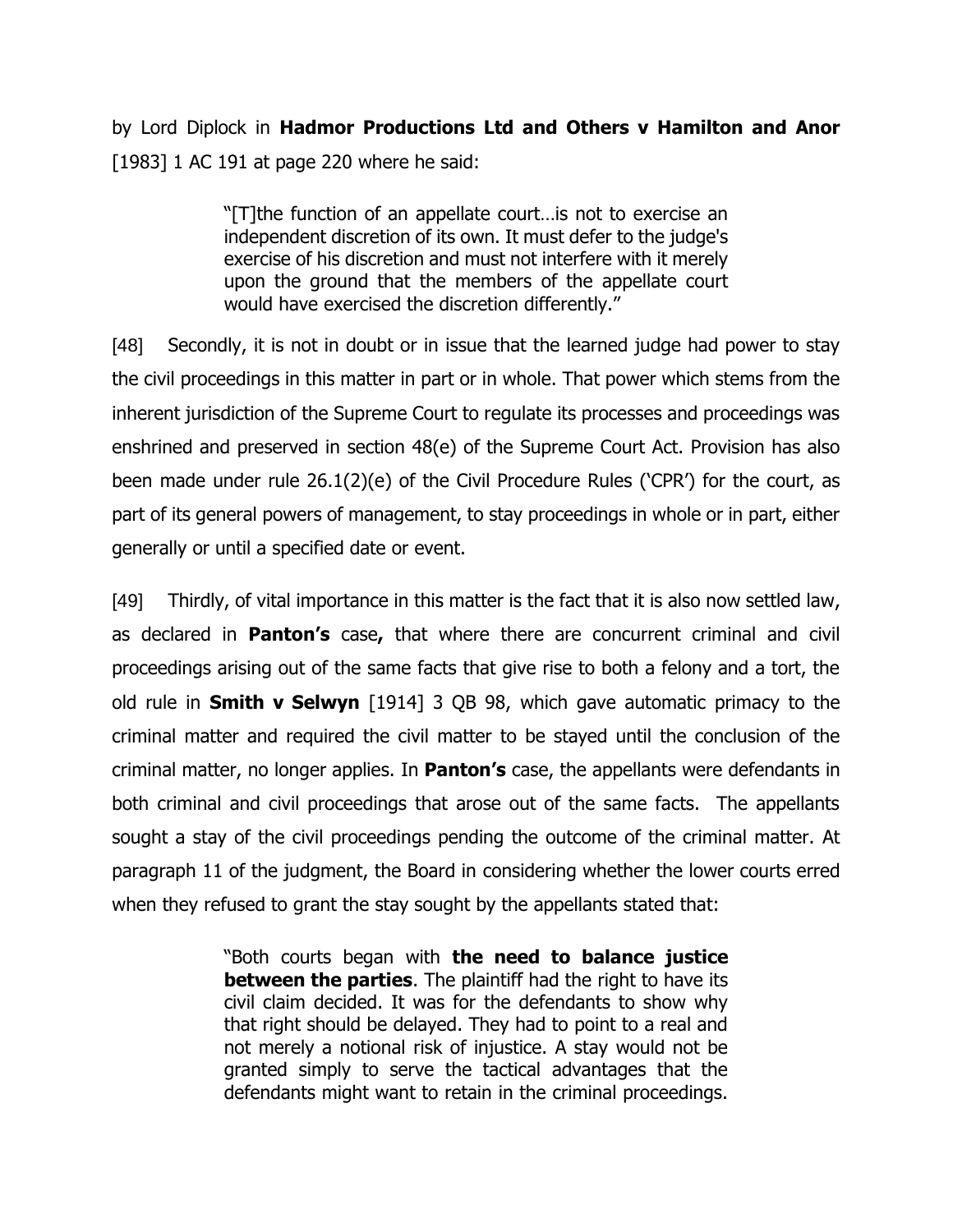The accused's right to silence in criminal proceedings was a factor to be considered, but that right did not extend to give a defendant as a matter of right the same protection in contemporaneous civil proceedings. What had to be shown was **the causing of unjust prejudice by the continuance of the civil proceedings**." (Emphasis supplied)

[50] Succinctly captured within that paragraph, are broad considerations that are both complementary and competing and to which a court should have regard, when faced with an application to stay civil proceedings where there are concurrent criminal and civil proceedings arising out of the same facts. This in the context of the fundamental principle recognised by the Board that a plaintiff (claimant) has a right to have her claim decided. There must be a balancing of justice between the parties in the context of assessing whether there is a risk that there will be unjust prejudice caused by the continuance of the civil proceedings. Those are the considerations that will guide the court as each issue is traversed.

[51] The fourth consideration is the necessity to review the case of **Guyah** which was relied on by both parties and which significantly guided the learned judge in his analysis and decision. This is because the principles in that case affect all the grounds filed and the issues which arise from them for determination. The relevant facts of **Guyah** are adequately summarised in paragraphs [4] and [5] of the judgment of the learned judge as follows:

- "[4] Mr Guyah was employed to the Jamaica Customs Department. He was charged for a number of offences including corruption and breach of section 210 of the Customs Act. These charges related to a number of imported motor vehicles and in particular a Suzuki Swift motor car that was seized by officers of the Customs Department.
- [5] On 12th August 2013 Mr Guyah filed a claim in the Supreme Court seeking a number of remedies including a declaration that the Suzuki Swift motor car was not legally classifiable as uncustomed goods, that as a consequence it was not liable to seizure under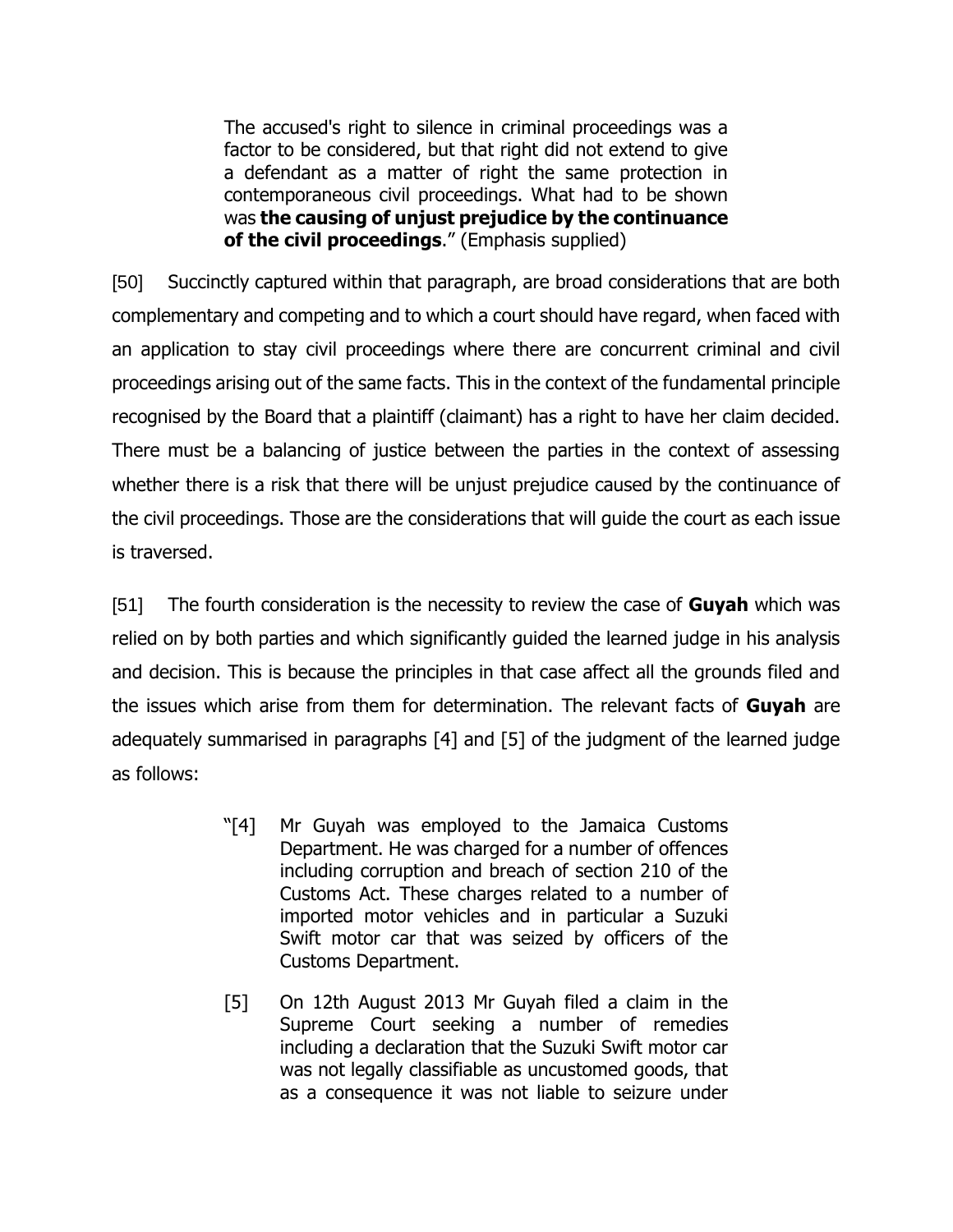section 210 of the Customs Act, and accordingly, it had therefore been unlawfully seized by officers of the Customs Department."

[52] The Commissioner of Customs and the Attorney General, having successfully applied for and obtained a stay of Mr Guyah's claim in the Supreme Court, Mr Guyah appealed that decision. For reasons that will be addressed at different points throughout this judgment and outlined in detail under the discussion of issue 3, this court in that case found that the stay should not have been granted and allowed the appeal.

[53] I now turn to the issues.

### Issue 1: Did the learned judge err in finding that there was a real risk of prejudice to the criminal proceedings if the civil claim was not stayed?

[54] The factors that will affect the balancing exercise and which should be considered to determine whether unjust prejudice may arise if no stay is granted, have been examined in a number of cases. In **Ashley Mote v Secretary of State for Work and Pensions** the England and Wales Court of Appeal reviewed and commented on a number of such cases. Relevant factors identified that could present, "a real danger of causing injustice in the criminal proceedings" include:

- a) publicity that might influence potential jurors in the criminal proceedings (see **Jefferson Ltd v Bhetcha** and **V v C**; and
- b) where disclosure of the defence might enable prosecution witnesses to fabricate evidence or enable interference with witnesses (see **Jefferson Ltd v Bhetcha**).

[55] However, it was also highlighted in **Ashley Mote** that there are times when factors that have been put forward as potentially prejudicial to concurrent criminal proceedings have not been viewed in that light. Thus in **V v C**, where there was an application for summary judgment against a defendant also facing a criminal investigation and possible criminal proceedings, the England and Wales Court of Appeal made short work of his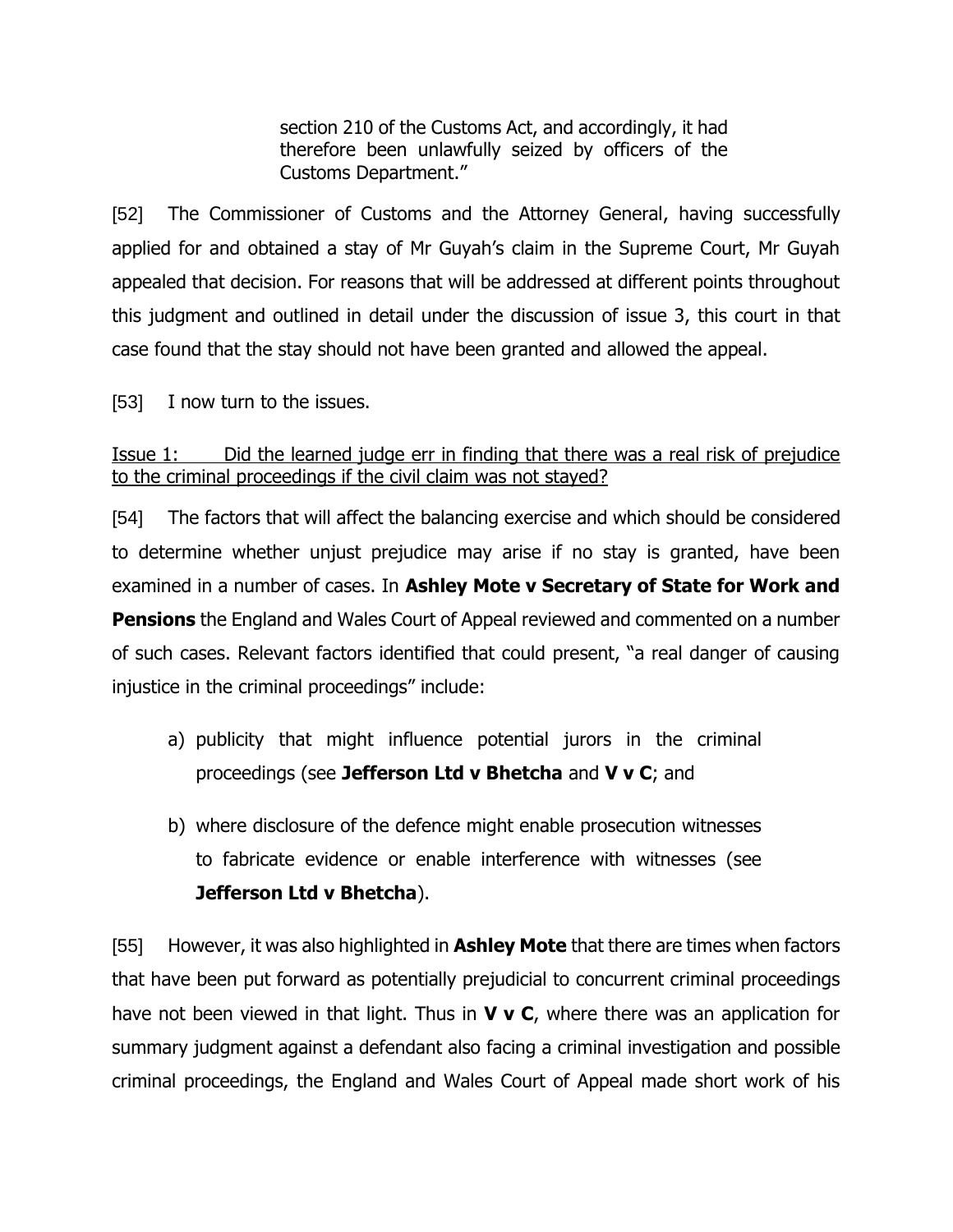contention that to mount his defence to the civil proceedings would breach his privilege against self-incrimination. Among other points made by the court it was observed that, "the privilege did not give rise to a defence in civil proceedings or a right not to plead a defence in civil proceedings" and that, "a positive defence was likely to exculpate rather than incriminate."

[56] Without question, the facts of each case are crucial to the determination of whether, in a particular circumstance, a stay should be granted. Each case has to be considered on its own merits. It has been noted by both parties, as well as by the learned judge, that a significant feature of this matter, as was the situation in **Guyah**, is that the application for the stay of the civil proceedings is being made by the prosecutor and not the defendant in the criminal case. That fact has led counsel for the appellant to submit that there was no basis for a stay, as the civil proceedings were likely to exculpate rather than inculpate the appellant who had claimed no right to silence. That same fact prompted counsel for the ARA to advance that the only case relevant to the determination of the matter was **Guyah** and to commend the learned judge's analysis of that case and the manner in which he distinguished its outcome on the facts.

[57] Against that background, I will now consider, in turn, the three sub-issues identified under issue 1. I will consider sub-issues a and b together.

- a) The nature of the declaration sought by the claimant and how it was likely to be deployed in the criminal trial if obtained
- b) The possibility of inconsistent verdicts

[58] At paragraph [53] of his judgment, the learned judge extracted paragraphs  $7 - 9$ of the judgment of the Judicial Committee of the Privy Council in the case of **Assets Recovery Agency (Ex parte) (Jamaica)** [2015] UKPC 1, and then observed that the Board "gives an insight into the enquiry which a Court will have to conduct in deciding whether property is criminal property for the purposes of Sections 92 and 93 of the Proceeds of Crime Act, 2007". He noted that that would be the enquiry which would have to be conducted for the declaration sought to be granted and was a part of the enquiry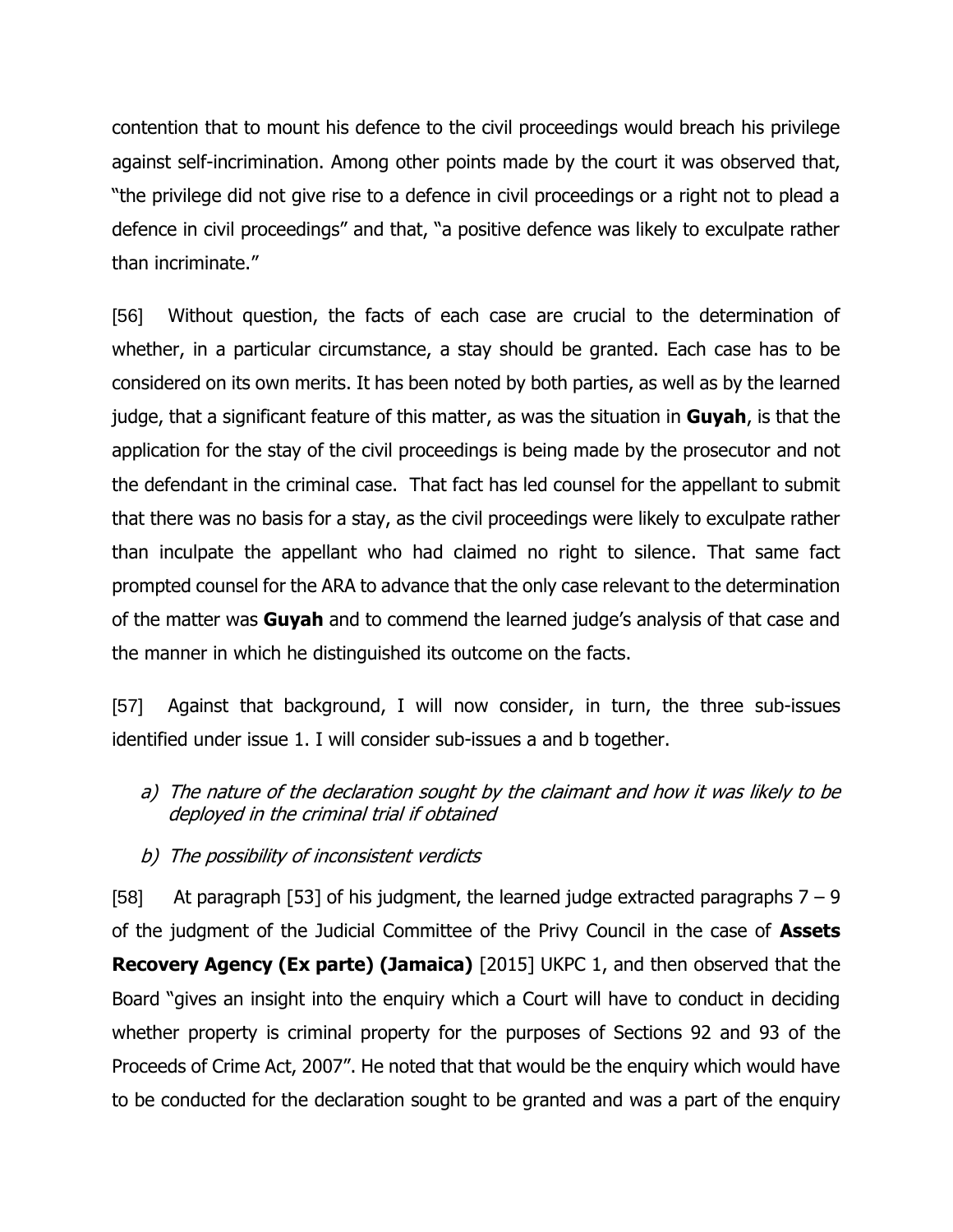that would have to occur in the criminal proceedings in the Parish Court. He opined that the Parish Court was the ideal forum for the combined factual and legal issues to be investigated to determine whether the property concerned is criminal property.

[59] While noting that the case of **Imperial Tobacco Ltd v Attorney General** was only of persuasive authority and was not a case dealing with an application for a stay, the learned judge accepted the principles it outlined, regarding circumstances where there is a risk of prejudice to criminal proceedings from concurrent civil proceedings. In that case, the plaintiff cigarette manufacturers created an advertising plan whereby "spot cash" cards were placed in cigarette packets by which purchasers could win monetary prizes or a free packet of cigarettes. After the plan was launched, summonses were issued against the plaintiff alleging that it breached the Lotteries and Amusements Act ('LAA').

[60] In response, by originating summons, the plaintiffs claimed a declaration that the plan was lawful and did not contravene the LAA. The plaintiffs failed at first instance but succeeded on appeal to the Court of Appeal. On further appeal to the House of Lords, it was held that the plan was a lottery within the meaning of the LAA. In the headnote, drawn largely from the conclusion of Lord Lane's judgment at page 752C, the following was stated in relation to an application for declaratory relief when there are concurrent civil and criminal proceedings:

> "[W]here there were concurrent proceedings in different courts between parties who for practical purposes were the same in each, and the same issue would have to be determined in each, the court had jurisdiction to stay one set of proceedings if it were just and convenient to do so or if the circumstances were such that one set of proceedings was vexatious and an abuse of the process of the Court. That where, however, criminal proceedings had been properly instituted and were not vexatious or an abuse of the process of the court it was not a proper exercise of the court's discretion to grant to the defendant in those proceedings a declaration that the facts to be alleged by the prosecution did not in law prove the offence charged, and that therefore in the present case a declaration should not have been made."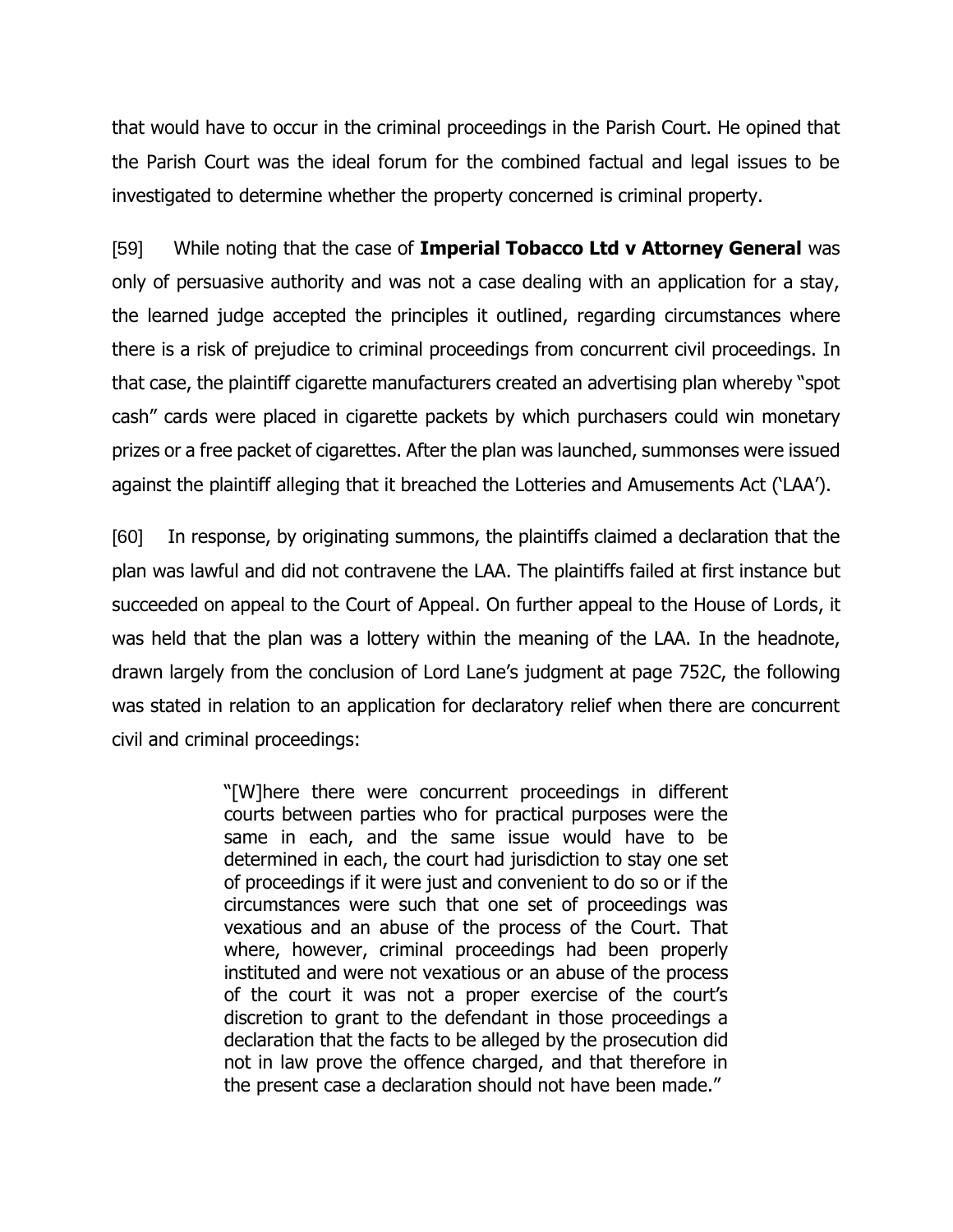[61] Viscount Dilhorne, in his judgment, clearly expressed the difficulties that can arise when declaratory relief is sought in civil proceedings concerning the subject matter of concurrent criminal proceedings. At page 741D, he stated:

> "If a civil court of great authority declares on admissions made by the accused that no crime has been committed, one can foresee the use that might be made of that at the criminal trial."

[62] While this is not a case concerning admissions, the general principle applies; especially, as the terms of the declaration sought by the appellant addresses the exact question that the criminal court will have to answer to determine whether the charges under sections 92 and 93 of POCA have been proven. This in a context where, as the learned judge found, and with which I agree, the Parish Court is the ideal forum in which to conduct the inquiry and examination into the mixed considerations of law and fact, necessary to answer the question.

[63] It was considerations such as these which led Viscount Dilhorne to further observe later at page 741G that:

> "I think that the administration of justice would become chaotic if, after the start of a prosecution, declarations of innocence could be obtained from a civil court."

[64] Lord Fraser of Tullybelton expressed his reservations with the decision of the Court of Appeal to grant the declaration at page 746E in this fashion:

> "I am in entire agreement with my noble and learned friends that this is not a case in which the discretion of the court should have been exercised to make the declaration. By doing so the civil court, in my opinion, improperly intruded into the domain of the criminal court, notwithstanding that criminal proceedings had already been begun. We were not referred to any reported cases where such intrusion had occurred and in my opinion it ought not to be permitted except possibly in some very special circumstances which are not found here".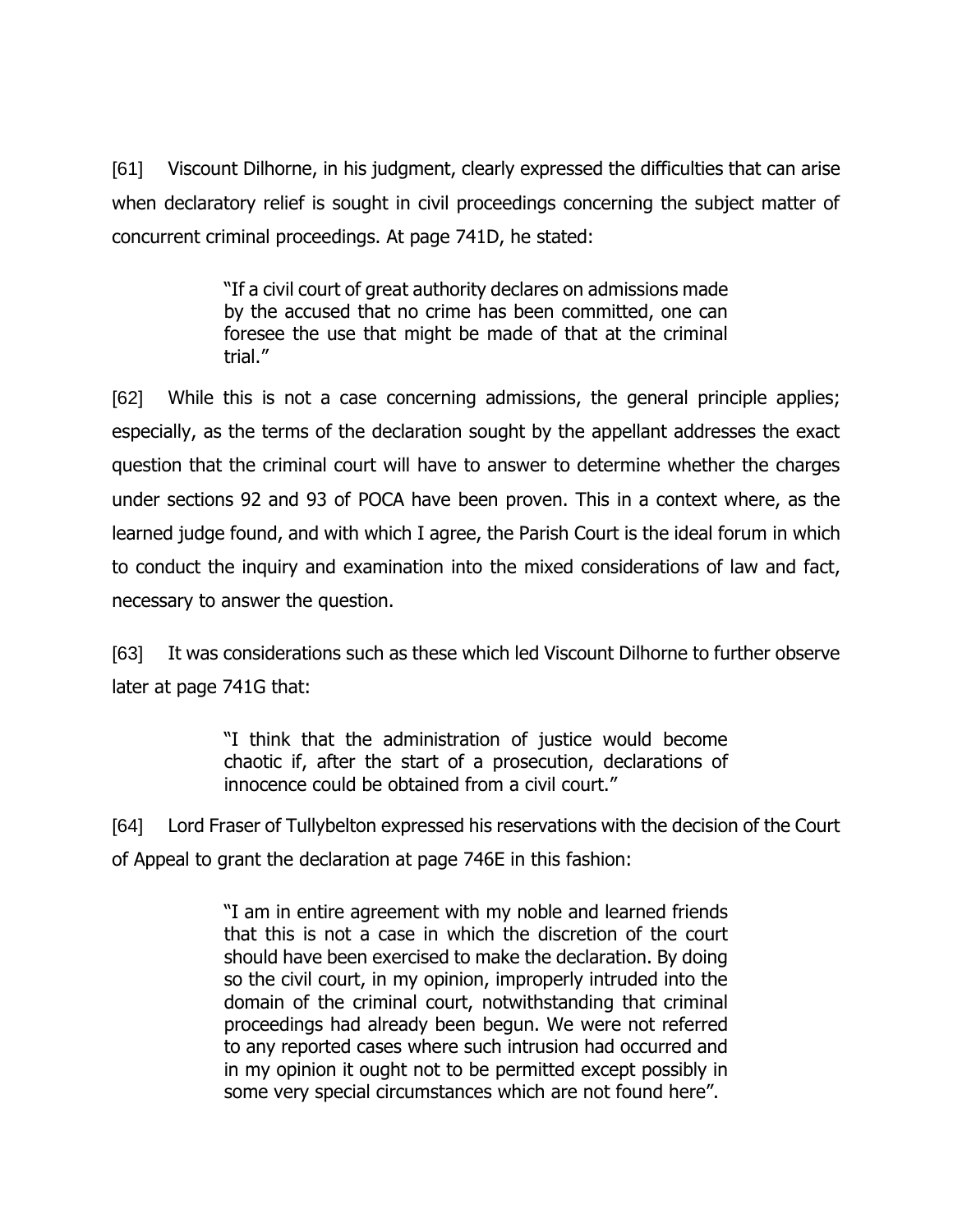[65] **Imperial Tobacco Ltd v Attorney General** was relied on in the Jamaican case of **The Attorney General v Confidence Bus Service Limited**, which was not cited before the learned judge in the court below. In that case, Confidence Bus Service Limited applied by originating summons for a declaration that regulation 123A of the Road Traffic Regulations, which requires drivers and conductors employed on public passenger omnibuses to wear uniforms, is ultra vires and invalid. The judge at first instance having granted the declaration, that decision was overturned on appeal by this court on the basis that he had erred in failing to correctly construe the section of the Road Traffic Act which empowered the Minister to make regulations. In the course of considering whether a declaration was an appropriate relief where the breach of the regulation was enforced by criminal sanction, the court stated at page 419 that an issue which was not considered by the court below was that:

> "[T]here is a rule of law, that the declaration, a civil remedy, is seldom granted when Parliament has entrusted the contravention of a statute or regulation to criminal tribunals."

[66] The court cited with approval the dicta of Viscount Dilhorne in **Imperial Tobacco Ltd v Attorney General** where he observed at page 741B that if the decision of the English Court of Appeal to grant a declaration sought in those circumstances was allowed to stand it would, "form a precedent for the Commercial Court and other civil courts usurping the functions of the criminal courts."

[67] I find, therefore, that the observation of the learned judge at paragraph [42] of his judgment, commenting on the declarations sought in **Guyah** and in the instant case that "[a]lthough the declarations are not worded as "declarations of the innocence" of the Claimant, they no doubt would be deployed as such", is fully supported in the circumstances of this case and accordingly represent a real risk of prejudicing the criminal proceedings related to this matter. The declaration, if obtained by the appellant, would likely be used to advance the position in the Parish Court that she could not be found guilty on the offences charged under POCA.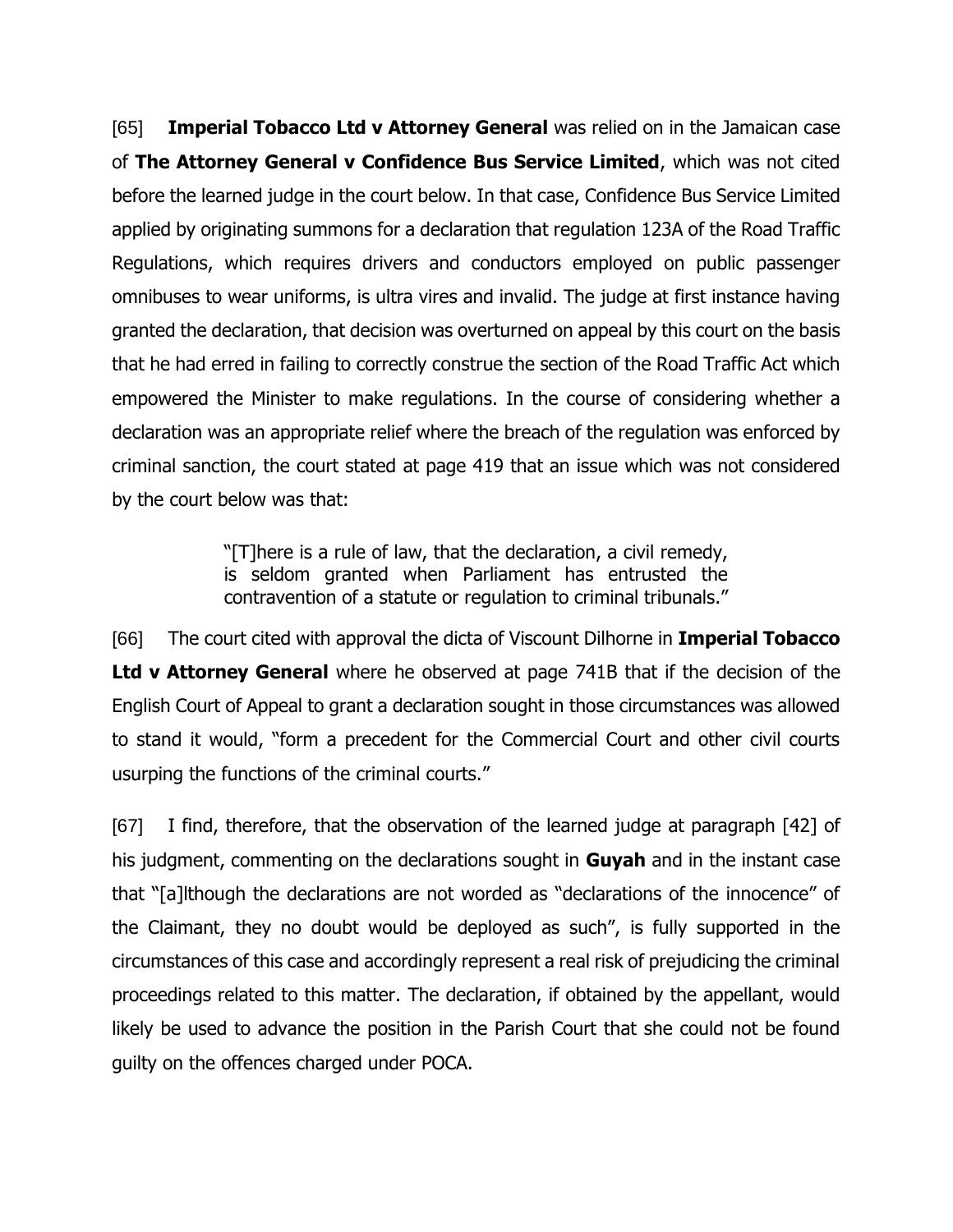[68] The main risk is ultimately that inconsistent verdicts could arise from both sets of proceedings. As Viscount Dilhorne, commenting on the declaration granted by the Court of Appeal in **Imperial Tobacco Ltd v Attorney General**, stated at page 741D of the judgment:

> "Such a declaration in a case such as the present one, made after the commencement of the prosecution, and in effect a finding of guilt or innocence of the offence charged, cannot found a plea of autrefois acquit or autrefois convict, though it may well prejudice the criminal proceedings, the result of which will depend on the facts proved and may not depend solely on admissions made by the accused."

[69] Counsel for the appellant has acknowledged that the determination of whether the respective properties, the subject of the two sets of proceedings, is "criminal property", requires an examination of both fact and law. I have already indicated my agreement with the finding of the learned judge that the Parish Court is the ideal place for that examination to be conducted. As the finding in either proceeding will depend on the facts proved, there is a real risk that, even if the appellant were to obtain the declaration she seeks, the criminal court could, in important particulars, make findings that are wholly different from those made by the civil court. I, therefore, hold that the finding of the learned judge that there was a risk of inconsistent verdicts if the civil case was not stayed cannot be impeached. Further, there is no evidence that the learned judge placed unwarranted weight on this factor, considering the circumstances. Together with the nature of the declaration sought and the use to which it was likely to be put, the risk of inconsistent verdicts is significant and justified the learned judge taking it into consideration, in exercising his discretion to grant the stay.

### c) The absence of affidavit evidence of prejudice

[70] Counsel for the ARA adverted to paragraphs  $14 - 18$  of the affidavit of Mrs Montague-Williams, which purport to narrate what transpired in the Parish Court on 26 July 2016 as providing evidence of prejudice. However, they were objected to in the further submissions of counsel for the appellant and, in any event, were not relied on by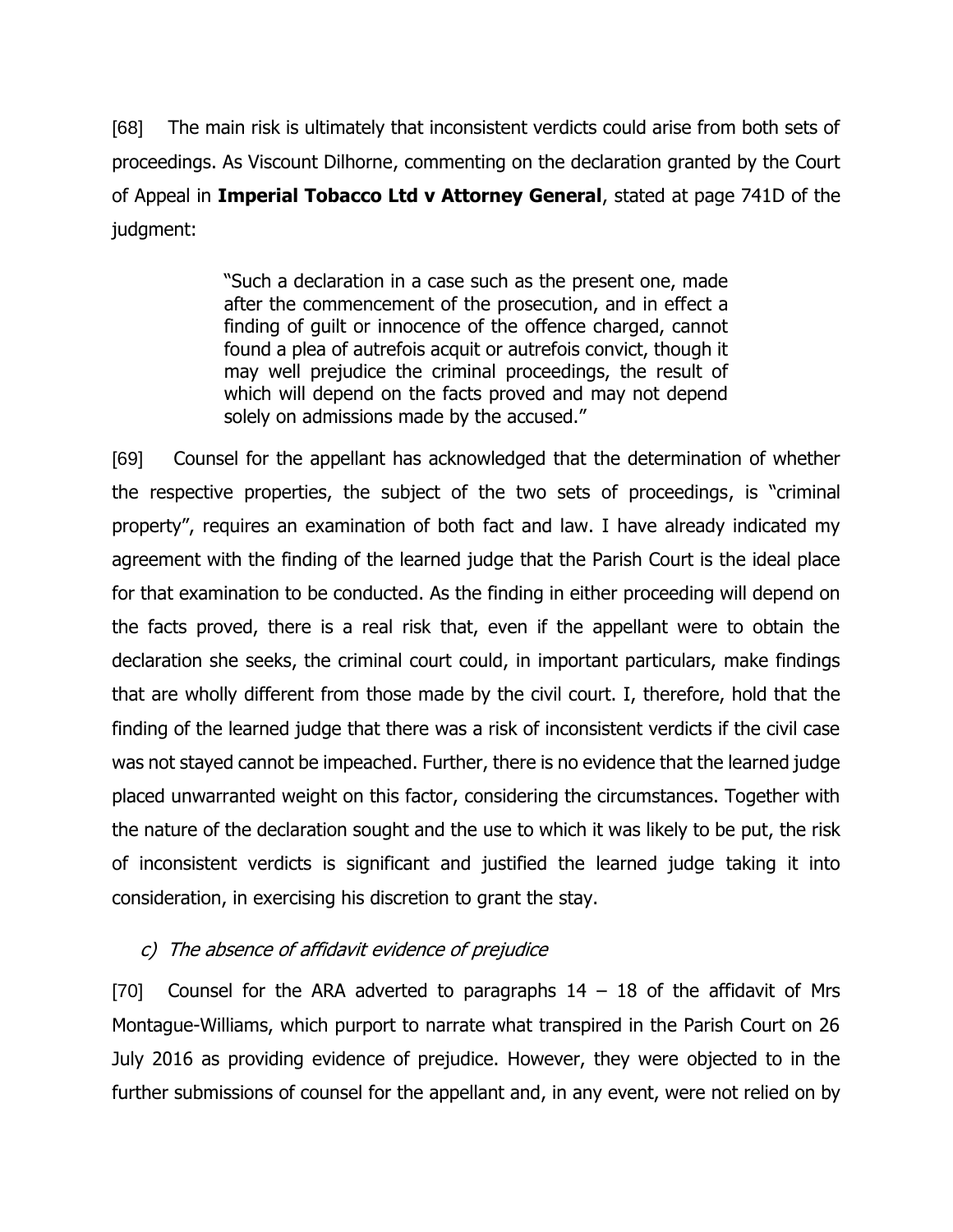the learned judge. The learned judge found that the nature of the statutory remit of the ARA under the POCA disclosed that they would be affected by any prejudice to the Crown's case in the criminal proceedings which would arise if the civil proceedings were not stayed. He, therefore, found that the absence of affidavit evidence showing prejudice to the ARA relative to the appellant in the criminal proceedings was not fatal to the application. He also noted that the fact that there was a statutory remit from which prejudice could be deduced was an important distinction between the instant case and the situation in **Guyah** where there was no evidence provided by the respondents (Commissioner of Customs and The Attorney General) in that case of the potential prejudice to the Crown's case in the criminal proceedings if the stay sought was not granted.

[71] The ARA is defined under section 3 of the POCA and its functions are set in in section 3(4) as follows:

> "The [ARA] shall have such functions as are conferred upon it by this or any other enactment and may do anything (including the carrying out of investigations) that is appropriate for facilitating, or is incidental to, the exercise of its functions."

[72] One such function is to make applications before a first instance superior court of record which may, pursuant to section 5 of the POCA (the learned judge referred to section 6 in error) grant forfeiture or pecuniary penalty orders. One of the scenarios in which section 5 may be invoked is where a defendant has been convicted of an offence in the Parish Court and on the application of the ARA, pursuant to section 52 of the POCA, the Judge of the Parish Court commits the defendant to the Supreme Court for the hearing of an application under section 5 of the POCA. The offences for which the appellant is charged under section 92 and 93 of the POCA are money laundering offences, conviction of which may prompt the ARA to make a section 52 application.

[73] Therefore, based on the ARA's statutory functions, it is manifest that its ability to carry out its mandate would suffer a risk of prejudice, if the criminal proceedings were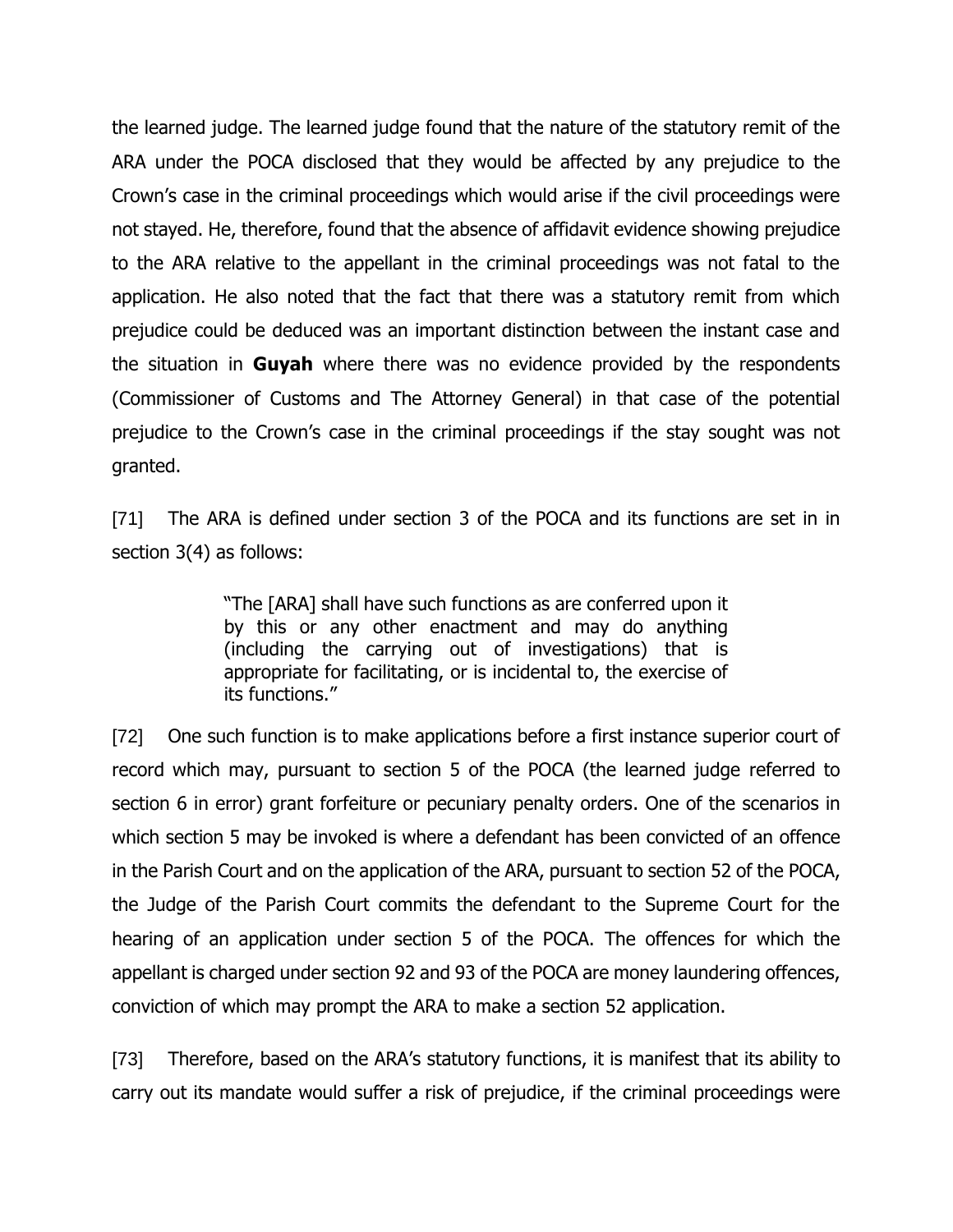adversely affected by the application for the stay not being granted. I, therefore, agree with the finding of the learned judge that there was no need for affidavit evidence from the ARA establishing prejudice. He correctly recognised that there was an inherent risk of prejudice to the ARA based on its duties and functions, given that the criminal proceedings were likely to be prejudiced if the stay of the claim was not granted.

### Issue 2: Did the learned judge err in finding that there was no real risk of prejudice to the claimant if the civil claim was stayed?

[74] In considering the issue of what prejudice might be occasioned to the appellant by the staying of her fixed date claim, the learned judge noted that, by her claim, the appellant seeks a declaration that the properties which were restrained in claim number 2011HCV0440 are not criminal property for the purposes of sections 92 and 93 of the POCA. This in a context where, in her affidavit in support of her fixed date claim form, she acknowledges that the Director of Public Prosecutions ('DPP') alleges that they are criminal properties and she is charged for breaching sections 92 and 93 of the POCA.

[75] The learned judge observed by way of contrast that the declaration being sought was not, for example, to settle a disputed interpretation of an aspect of the POCA, incorrect interpretation of which might prejudice her. He cited the quotation from Viscount Dilhorne in **Imperial Tobacco v Attorney General** previously outlined, which noted that a declaration cannot found a plea of autrefois acquit or autrefois convict. This he used to highlight the fact that the declaration sought, if granted, would not relieve the appellant of having to face the criminal charges, unless having regard to the declaration, the learned DPP terminated the criminal proceedings. He opined that there was no reasonable basis for concluding that the DPP would adopt that course (paragraphs [50] - [51]).

[76] A number of cases were cited by counsel for the appellant to support the contention that the appellant's claim should have been allowed to proceed. Here again, it is useful to highlight the unique nature of this matter in which the appellant is not the defendant in both proceedings and is not the applicant for the stay, as is the usual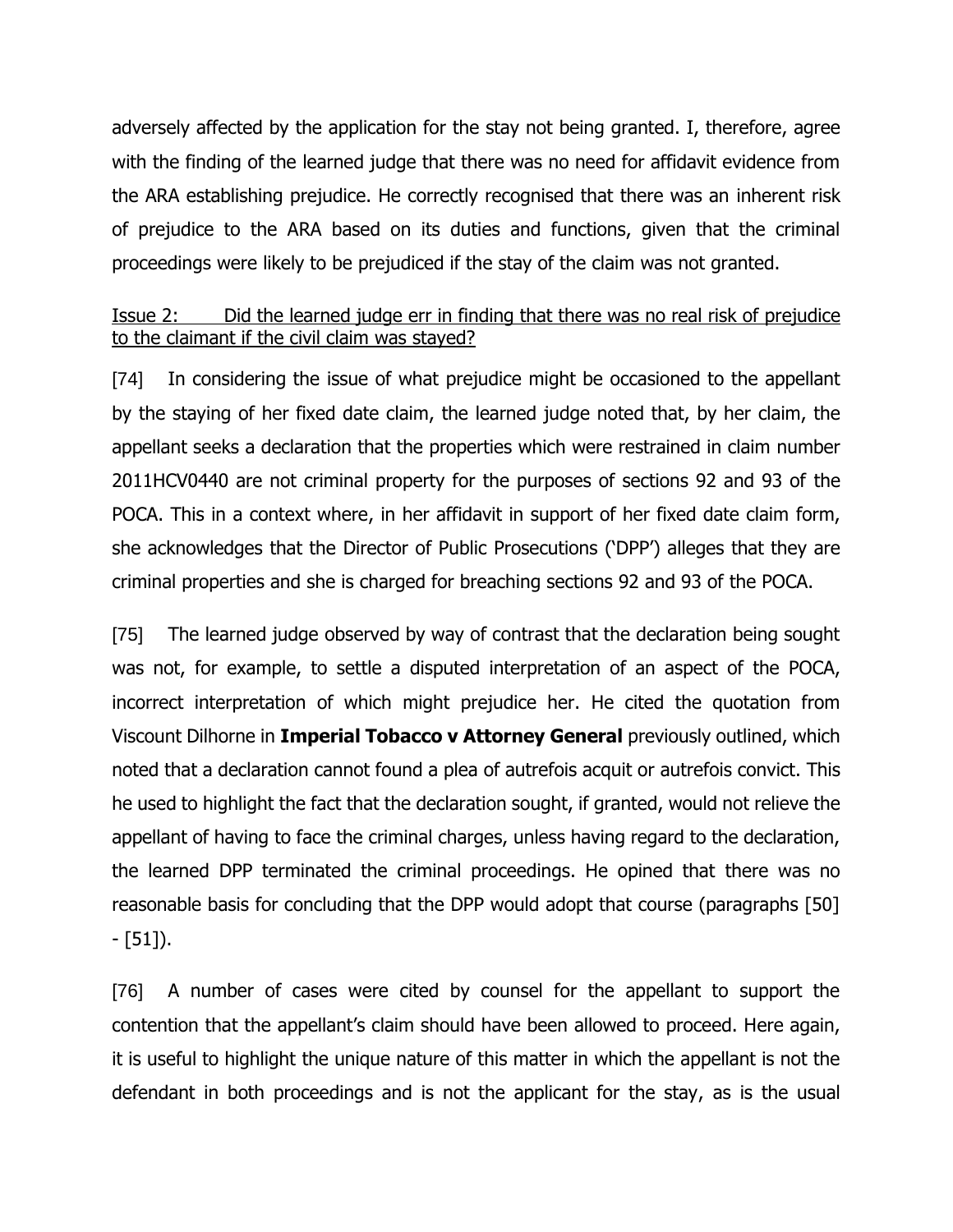scenario in these types of applications. Those significant facts render most of the appellant's cases unhelpful in the resolution of this and the other issues before the court. Thus the likelihood that the result of the civil proceedings would exculpate rather than inculpate the appellant, as was the case in **V v C**, or, as has been considered in the instant case would certainly be deployed in the criminal proceedings as having that effect, is not a basis to set the decision to stay the proceedings aside. Rather, it has been shown to be a weighty factor contributing to the risk of prejudice in the criminal proceedings if the stay was not granted or upheld.

[77] **R v L**, another case relied on by the appellant, also concerns facts that are materially different from those in the instant case. In that matter, there were care proceedings in respect of a child and parallel criminal proceedings against a defendant connected with that child in respect of a serious offence against the child. Unsurprisingly, the Court of Appeal did not consider the existence of the criminal proceedings by themselves a reason to adjourn the care proceedings, which, of necessity, are always treated with urgency, as delay is generally detrimental to children. It should be noted that the care proceedings also did not concern an application for a declaration that would have had a bearing on the criminal proceedings, as in the instant case.

[78] I, therefore, agree with the finding of the learned judge that the "risk of prejudice" to the appellant is that she will have to await her trial in the criminal courts as do other defendants, with the option to seek recourse if the delay in the criminal proceedings, "extends beyond the threshold which the Courts find acceptable". Based on what has transpired so far in the criminal proceedings, with an application for dismissal of the charges having been made and refused and applications for amendments of the informations having been made and responded to, those proceedings are already underway towards the trial phase. All things considered, balanced against the risk of prejudice to the criminal proceedings and the administration of justice if the stay was not granted, the risk to the appellant is comparatively not significant.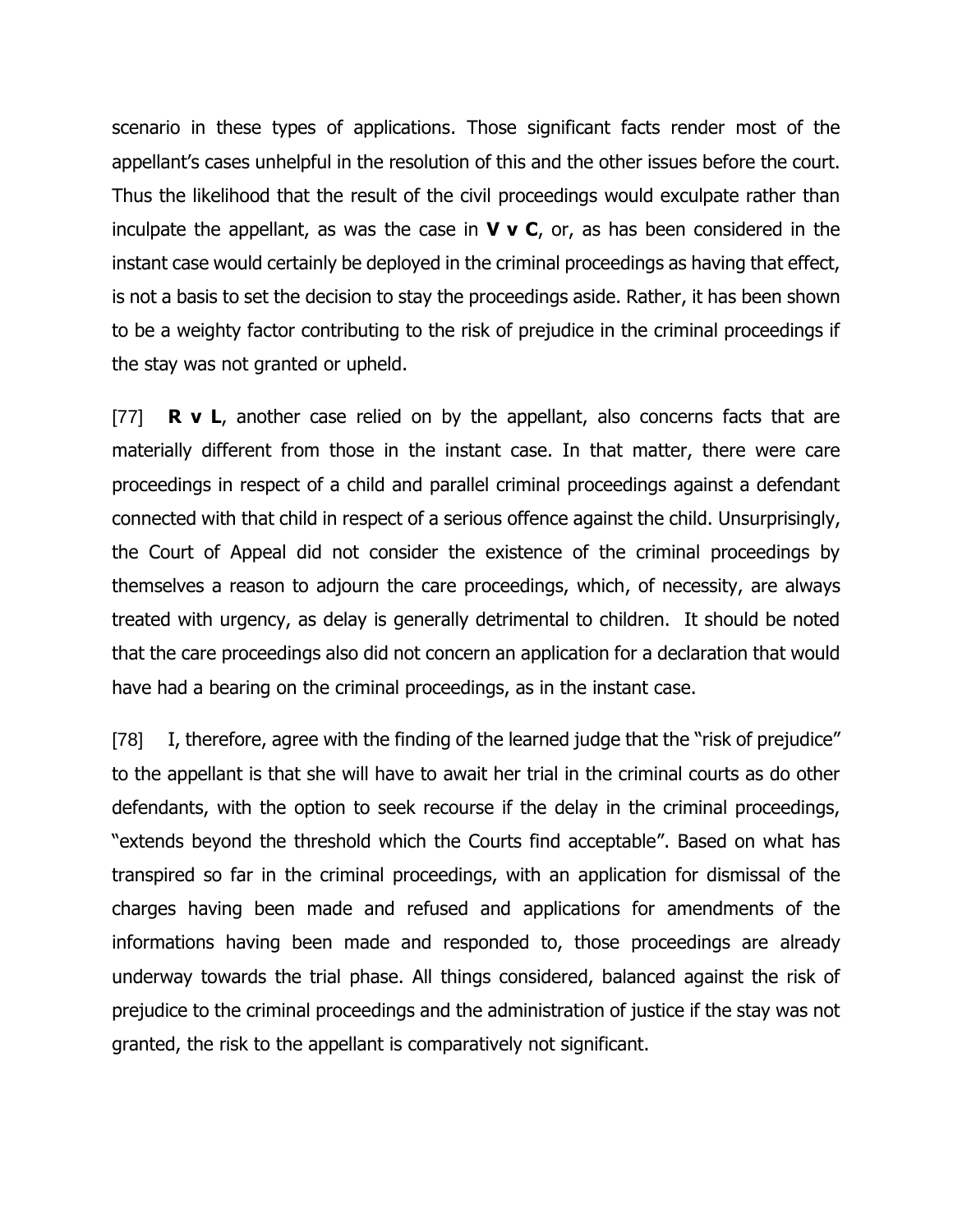Issue 3: Did the learned judge err in his assessment of the effect of delay relative to other relevant factors?

[79] As part of the submissions made on the condensed ground 2, it was briefly advanced by counsel for the appellant that, the learned judge incorrectly analysed the case of **Guyah** by placing undue weight on the question of delay of the criminal case, relative to the other aspects of the proceedings in that case.

[80] Implicit in that submission is the fact that there is no challenge to the learned judge's finding that the responsibility for the delay in this case was shared by both the Crown and defence, including the appellant, and that in all the circumstances of the case, the delay occasioned by the Crown was not of such a degree that would, by itself, weigh in favour of the stay not being granted. It should be noted that the criminal matter did not proceed on 23 January 2018, which was the next date already set and adverted to by the learned judge in paragraph [36] of his judgment. There were submissions from counsel for the appellant laying the blame for that failure on the Crown. However, there is no affidavit evidence from either side concerning what transpired on that date. Subsequently, eight days later on 31 January 2018, the notice of appeal in this matter was filed.

[81] Therefore, based on the submissions and in the context of the available evidence, the complaint, as I understand it, is that other aspects of the case in **Guyah** were of greater significance than the issue of delay and those factors were inadequately weighted for application in this case by the learned judge, which led him into error.

[82] In **Guyah**, McDonald-Bishop JA went into some detail in identifying the factors which led the court in that case to conclude that the stay should not have been granted. These factors were:

> a) the 1<sup>st</sup> and 2<sup>nd</sup> respondents (The Commissioner of Customs and The Attorney General as defendants in the civil proceedings and the applicants for the stay) would have had to go further than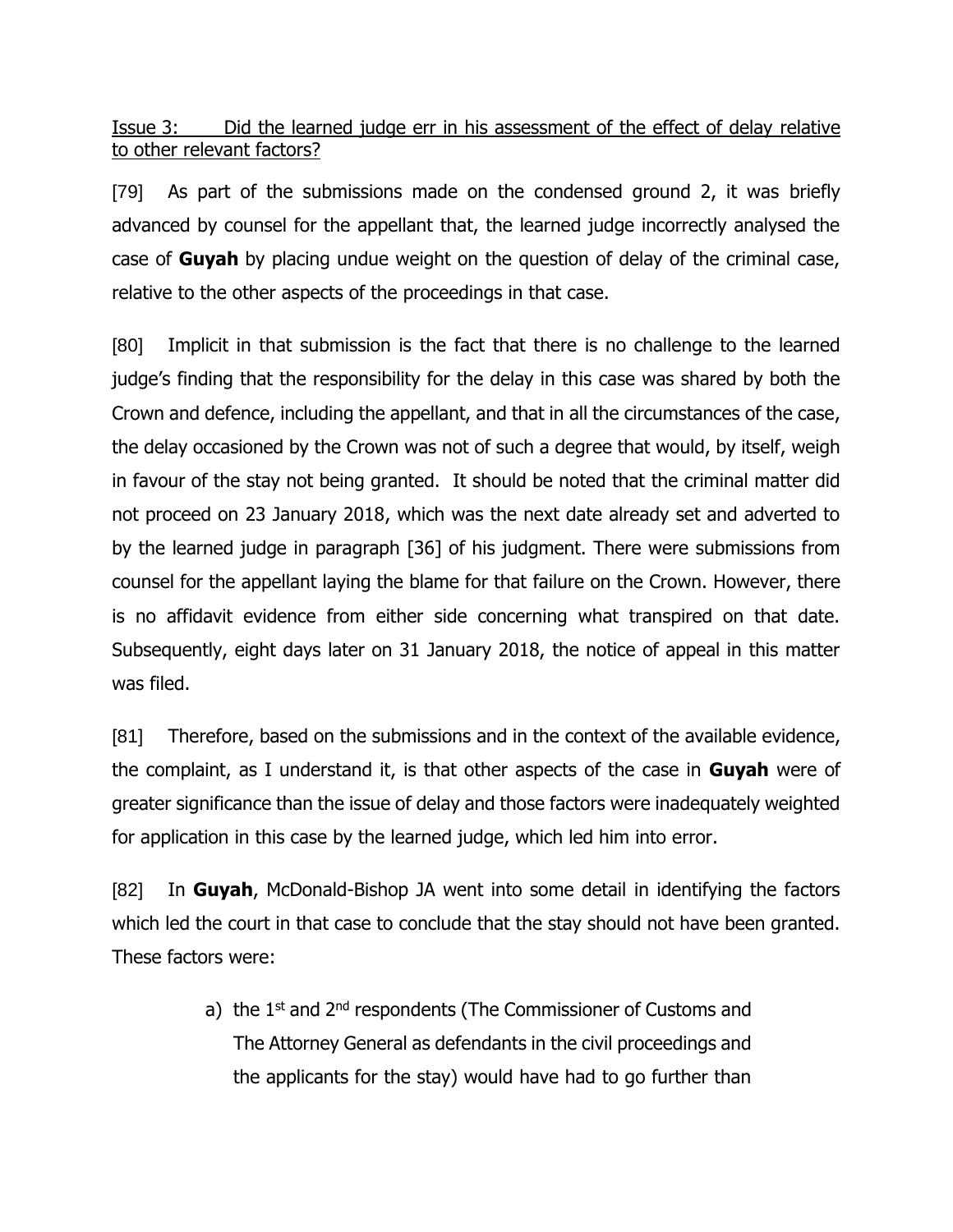the mere fact that there are concurrent civil and criminal proceedings to provide a legal basis for the stay to be granted (paragraph [34]);

- b) the  $1<sup>st</sup>$  and  $2<sup>nd</sup>$  respondents did not discharge the burden on them to show that there was a real risk of prejudice to them in the criminal proceedings if the civil proceedings were not stayed (paragraph [36]);
- c) no instructions had been given by the Revenue Protection Division (a division under the Commissioner of Revenue Protection) to the 2<sup>nd</sup> respondent regarding forfeiture, though it was argued that if the stay was not granted and as a result, the appellant (Guyah) received the remedies he sought with respect to the motor car, that might affect the ability of the Crown to forfeit the car in the event of a conviction (paragraph [38]);
- d) the car had already been returned to the 3<sup>rd</sup> respondent (Carter) who was no longer charged in the criminal proceedings, the Crown having offered no evidence against her. Hence, there was no guarantee that even if the appellant was convicted, he would get the car back in his possession for it to be forfeited (paragraph [39]);
- e) it was not reflected in the reasons of the learned judge at first instance that she balanced the interests and weighed the risks of prejudice between the parties (paragraph [40]);
- f) the fact that for over two years there had not been full disclosure to enable a trial date to be fixed in the criminal proceedings, despite orders from the court for that to be done.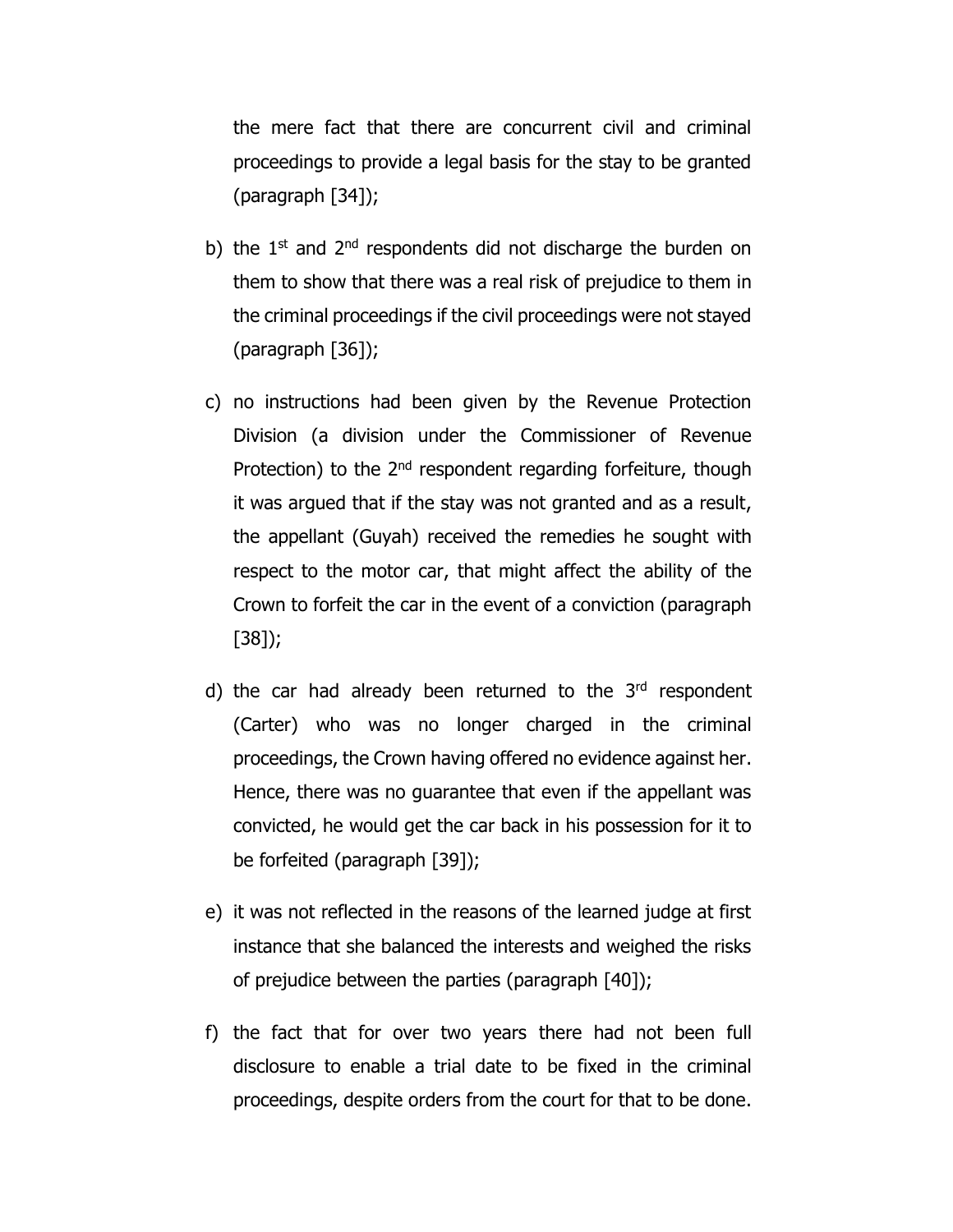Based on that the court observed that, "[i]t may well be that justice could only be obtained in the civil proceedings in the Supreme Court. In such circumstances, the possibility of inconsistent findings cannot be determinative of the issue whether a stay should be granted" (paragraph [42]); and

g) the delay in the matter assumed prime significance as it was not just delay without more. There was discontent arising from the conduct of the Crown in the criminal proceedings, and there was nothing advanced by the first or second respondent to rebut the appellant's complaint (paragraphs  $[46] - [47]$ ).

[83] The learned judge in the instant case, in a closely reasoned judgment, considered all the factors addressed in **Guyah** and, where appropriate, distinguished the facts in the instant case from those in **Guyah**. He considered that merely because there are concurrent civil and criminal proceedings does not automatically provide a legal basis for a stay to be granted. Further, as outlined in the discussion of issues 1 and 2 above, he gave detailed and balanced consideration to whether there was a real risk of prejudice to the criminal proceedings if the civil claim was not stayed, or a real risk of prejudice to the appellant if the civil claim was stayed. Included in those considerations was the distinction he made between **Guyah** and the instant case, in which he found that the absence of affidavit evidence of prejudice from the respondent in the instant case was, unlike the situation in **Guyah**, not fatal to the application, given the statutory remit of the ARA, in a context where the first and second respondents in **Guyah** did not have a similar mandate.

[84] It is interesting that the complaint is that the learned judge misapplied **Guyah** by according too much weight to the issue of delay and too little to other factors. It is interesting because, in **Guyah**, McDonald-Bishop JA noted that the issue of delay was of "prime significance" especially as it was not mere delay, but delay occasioned by the conduct of the Crown in its persistent and ongoing breach of disclosure orders made by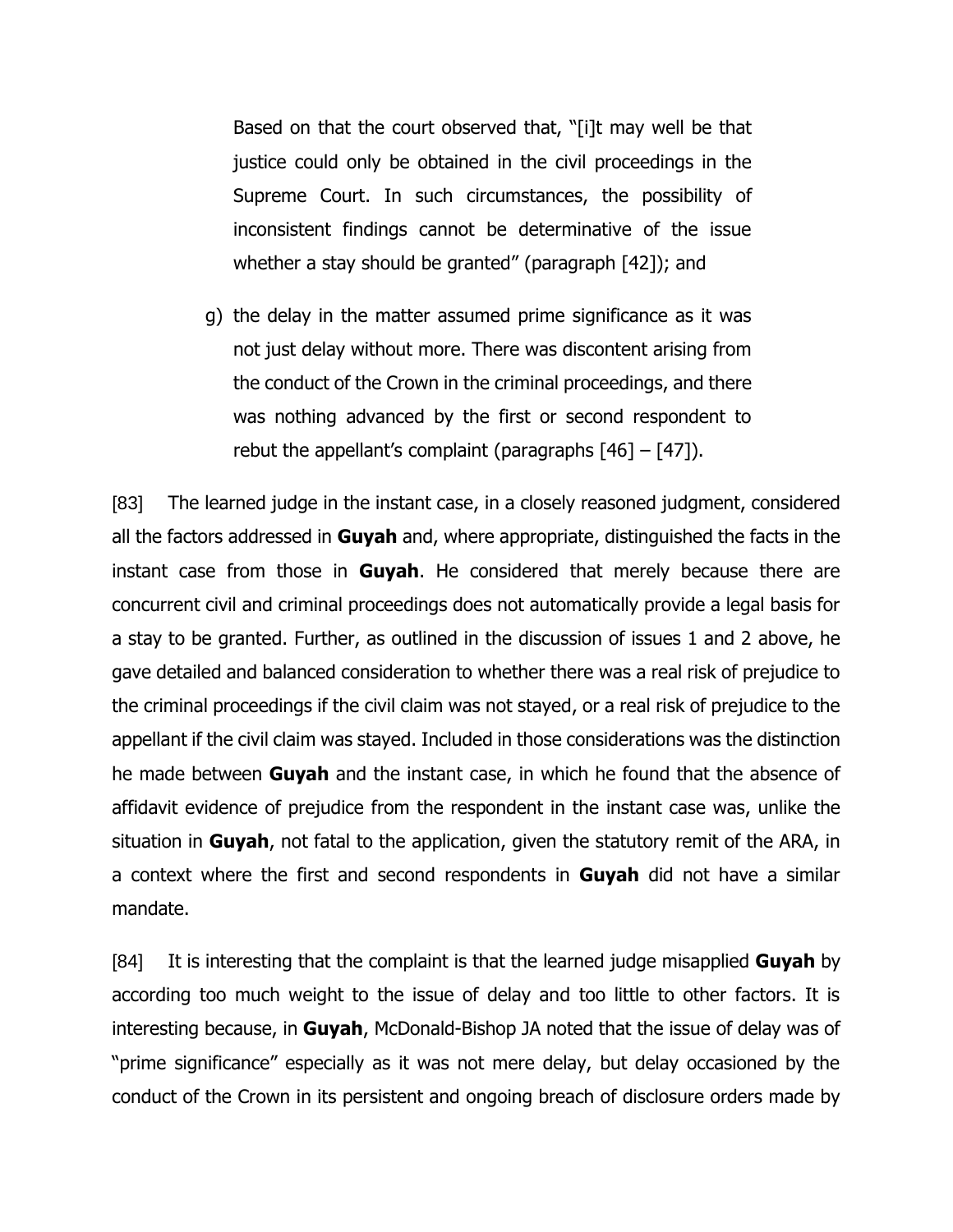the court, which made it impossible for a hearing date to be set. Against that background, it was entirely appropriate for the learned judge to conduct, as he did, a detailed assessment of the reasons for the delay in the instant case and to whom it was attributable. He was also justified in making the telling observation that the Crown, in the instant case, was not guilty of the inexcusable conduct which was a feature of the Crown's inaction in the **Guyah** matter.

[85] Further, in relation to the learned judge's conclusion that the risk of inconsistent verdicts was a factor which weighed in favour of the stay being granted, it should be noted that: i) the seminal case of **Imperial Tobacco Ltd v Attorney General**, on which a lot of his and this courts analyses are based, was not cited in **Guyah** (though on the facts of **Guyah** it is unlikely it could have affected the outcome); ii) as the conduct of the Crown was not impeached in the instant case as it was in **Guyah**, the situation is not, as was observed in **Guyah**, that "[i]t may well be that justice could only be obtained in the civil proceedings in the Supreme Court"; and iii) a canvas carried out by the learned judge and this court, of the issues of law and fact that will have to be determined in the instant case to resolve the issue of whether the relevant properties are criminal property, has led to the conclusion that the Parish Court is ideally placed so to do.

[86] It is apparent that the learned judge appropriately weighted, balanced and considered all the relevant factors before coming to his decision that the stay should be granted. Therefore, the complaint made by the appellant that the learned judge fell into error in this regard is without merit.

### Issue 4: Did the learned judge err in granting an unlimited stay?

[87] The cases of **Robertson v Cilia** and **Hinkley and South Leicestershire Permanent Building Society v Freemen** were cited in support of the submission that the stay, if granted, should not have been for an indefinite period. The case of **VTFL v Clough** was also put forward as a model of the assessment of risks occasioned by the civil matter proceeding that should have been conducted before the stay was granted.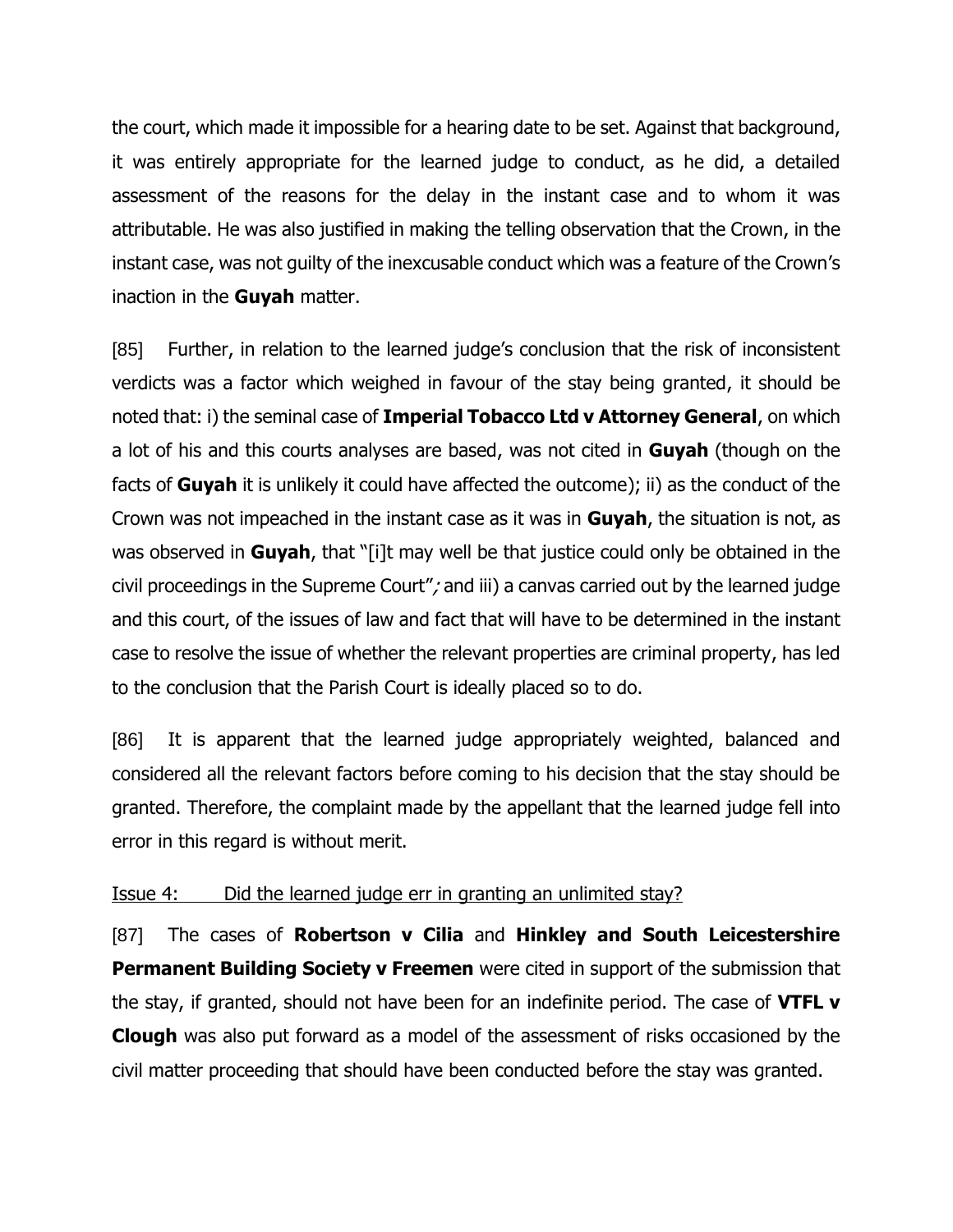[88] Both **Robertson v Cilia** and **Hinkley and South Leicestershire Permanent Building Society v Freemen** concern the power under rules of court in England for the court to adjourn applications by mortgagees for possession of mortgaged property, the mortgage money being overdue. The decisions in those cases recognise that a court has power to adjourn those proceedings for a reasonable time while being mindful of the rights of the mortgagees. **Robertson v Cilia**, however, makes it clear that the court should not exercise the power to adjourn beyond a reasonable time to give the mortgagor an opportunity to pay, thereby forcing an agreement on the parties which they had not made. These cases, which address the fact that the court should not unreasonably interfere with a mortgagee's right to enforce his property rights, clearly have no application to the instant matter.

[89] **VTFL v Clough** is also unhelpful as it provides advice to address the usual situation where the person applying for the stay of the civil proceedings is the defendant in both the criminal and civil proceedings. It is geared towards assessment of whether there would be the risk of prejudice to the defendant in the criminal proceedings if the civil proceedings were not stayed, which is not the concern in these proceedings.

[90] I am of the view that the situation remains as outlined in the case of **Imperial Tobacco Ltd v Attorney General.** The courts should not countenance any precedent for "the Commercial Court and other civil courts usurping the functions of the criminal courts". It bears highlighting that the main reason why the stay was lifted in **Guyah** was because the egregious and inexcusable conduct of the Crown was such that the court was led to the conclusion that the civil case might have been the only proceeding in which the appellant could obtain justice. That is not the situation in the instant case. The case is before the Parish Court which is well placed to determine the main issue joined. Further, as the learned judge noted, "there are other protections the appellant may pursue if the criminal proceedings extends beyond that threshold which the Courts find acceptable". Accordingly, this is not a case in which it was desirable for any limitation to be placed on the stay granted.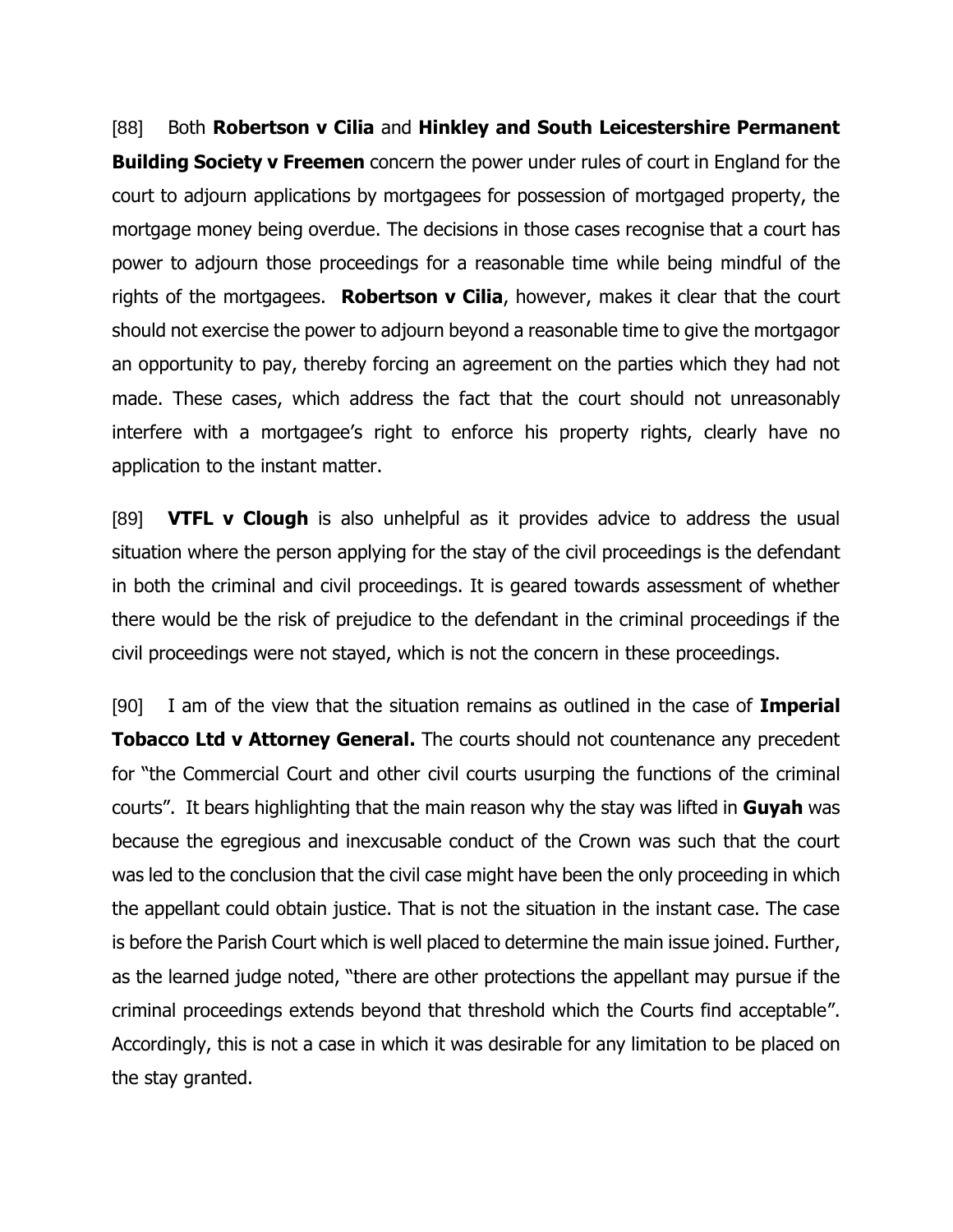Issue 5: Did the learned judge exhibit bias by directing the respondents to file an application for stay?

[91] In two instances, during the submissions on the summarised grounds, counsel for the appellant alleged bias in the tribunal on the basis that the learned judge directed the respondent to apply for a stay. It was also argued that, consequent on the posture adopted by the learned judge, no argument raised by the appellant could have succeeded.

[92] It is instructive to reproduce paragraph [2] of the judgment of the learned judge. He stated:

> "The Defendant, the Assets Recovery Agency ('the ARA'), on 3<sup>rd</sup> March 2017 without having filed a notice of application, attempted to make an oral application for a stay of these proceedings. Having regard to the very narrow and precise nature of the application, the Court dispensed with the requirement for the application to be made in writing and ordered that there be a hearing of the application on the 19th and 20th April 2017 as to whether the Court should exercise its discretion to stay the claim pending the determination in the St Ann's Bay Parish Court in which the Claimant is charged ('the Application'). The Parties were given liberty to file affidavit evidence in support of their positions. However, because there was a pending application by the Claimant to strike out portions of an affidavit filed on behalf of the ARA, that was already before the Court, it was ordered that only the affidavits filed pursuant to the Court's order of that day would be permitted to be used at the hearing of the Application. For reasons which are unfortunate, but not material, the hearing of the Application was adjourned more than once and was not heard until 8th January 2018."

[93] That paragraph clearly outlines that an attempt at an oral application was made by the ARA and, based on the nature of the matter, the court dispensed with the need for a written application but gave the parties liberty to file affidavit evidence in support of their positions. No written application was included in the record of appeal filed by the appellant nor evidence of any mandate given to either party directing that evidence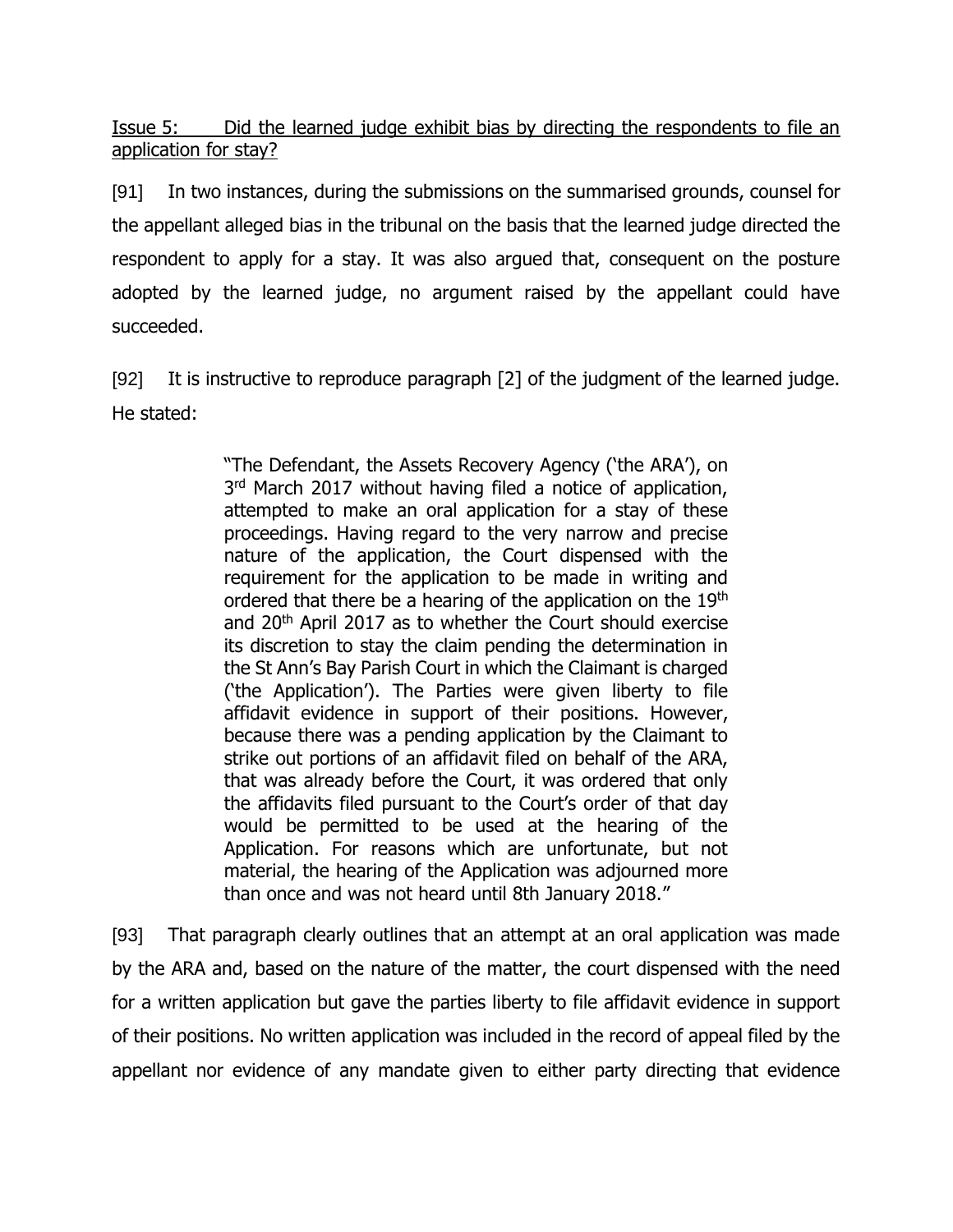should be filed. There is nothing in the judgment or in any evidence filed that suggests that the idea for the application emanated from the learned judge.

[94] It should be reiterated in the strongest terms that an allegation of bias should never be lightly made and that if there is such an issue, it should be raised before the tribunal concerned and not for the first time before another forum (see **Leeds Corpn v Ryder** [1907] AC 420). Apart from the bald statements made in the submissions, there is no affidavit evidence grounding them, or any authority advanced in support. There is also no indication that such submissions were made before the learned judge, which would have afforded him the opportunity to consider and rule on the matter.

[95] In any event, applying the test for apparent bias as laid down in the case of **R v Gough** [1993] AC 646, the question is whether, in all the circumstances of the case, there appears to have been a real danger of bias concerning the learned judge, so that justice requires that his decision should not stand. The review of the judgment of the learned judge, far from disclosing any approach flowing from bias, revealed a detailed, balanced, well-reasoned and fair consideration of all the relevant factors that should be and were taken into account, to inform the exercise of his discretion. Accordingly, there is absolutely no merit in the complaint advanced.

#### **Conclusion**

[96] In the premises, it has not been established that the learned judge wrongly exercised his discretion to grant the stay. My analysis of the issues identified has shown that the learned judge was correct to find that there was a real risk of prejudice to the criminal proceedings if the civil claim was not stayed and conversely that there was no real risk of prejudice to the appellant if her civil claim was stayed. The analysis also led to the conclusion that the learned judge gave appropriate weight to the relevant factors in arriving at his decision and was justified in granting an unlimited stay. It was also demonstrated that, there is absolutely no evidence that his decision was actuated or influenced in any way, by the taint of bias.